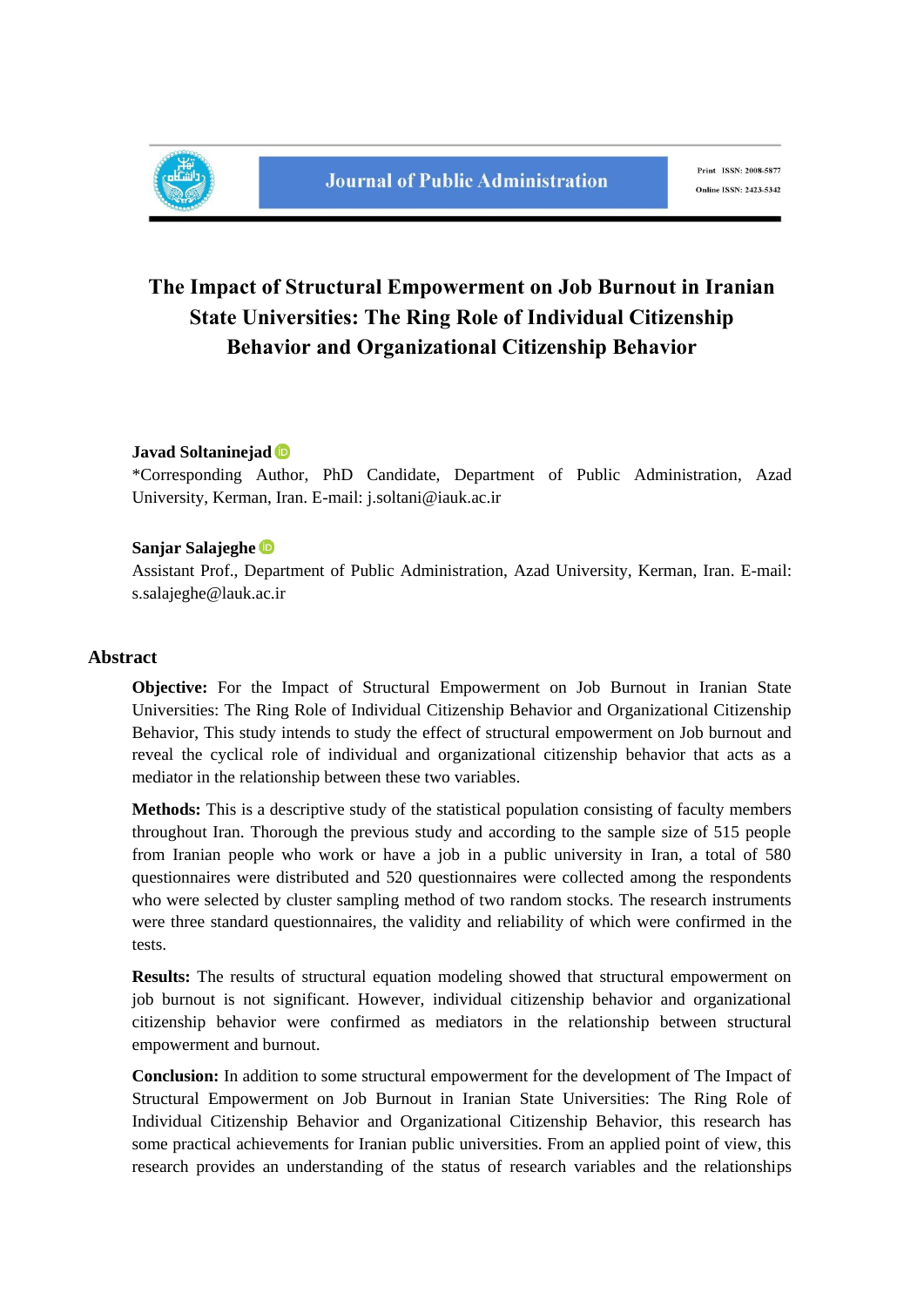between them; This recognition could be the basis for planning the managers of public universities to increase the level of structural empowerment of faculty members in Iranian public universities. Based on the results, the individual and organizational citizenship behavior of faculty members and reduction of the level of implementation of components of job burnout by managers should be considered.

**Keywords:** Empowerment construction, Individual citizenship behavior, Organizational citizenship behavior, Job burnout

**Citation:** Soltaninejad, Javad; Salajeghe, Sanjar (2020). The Impact of Structural Empowerment on Job Burnout in Iranian State Universities: The Ring Role of Individual Citizenship Behavior and Organizational Citizenship Behavior*. Journal of Public Administration*, 12(2), 238-262. (*in Persian*)

Received: December 08, 2019; Accepted: March 05, 2020

<sup>------------------------------------------------------------</sup>  Journal of Public Administration, 2020, Vol. 12, No.2, pp. 238-262

DOI: 10.22059/jipa.2020.303234.2742

<sup>©</sup> Faculty of Management, University of Tehran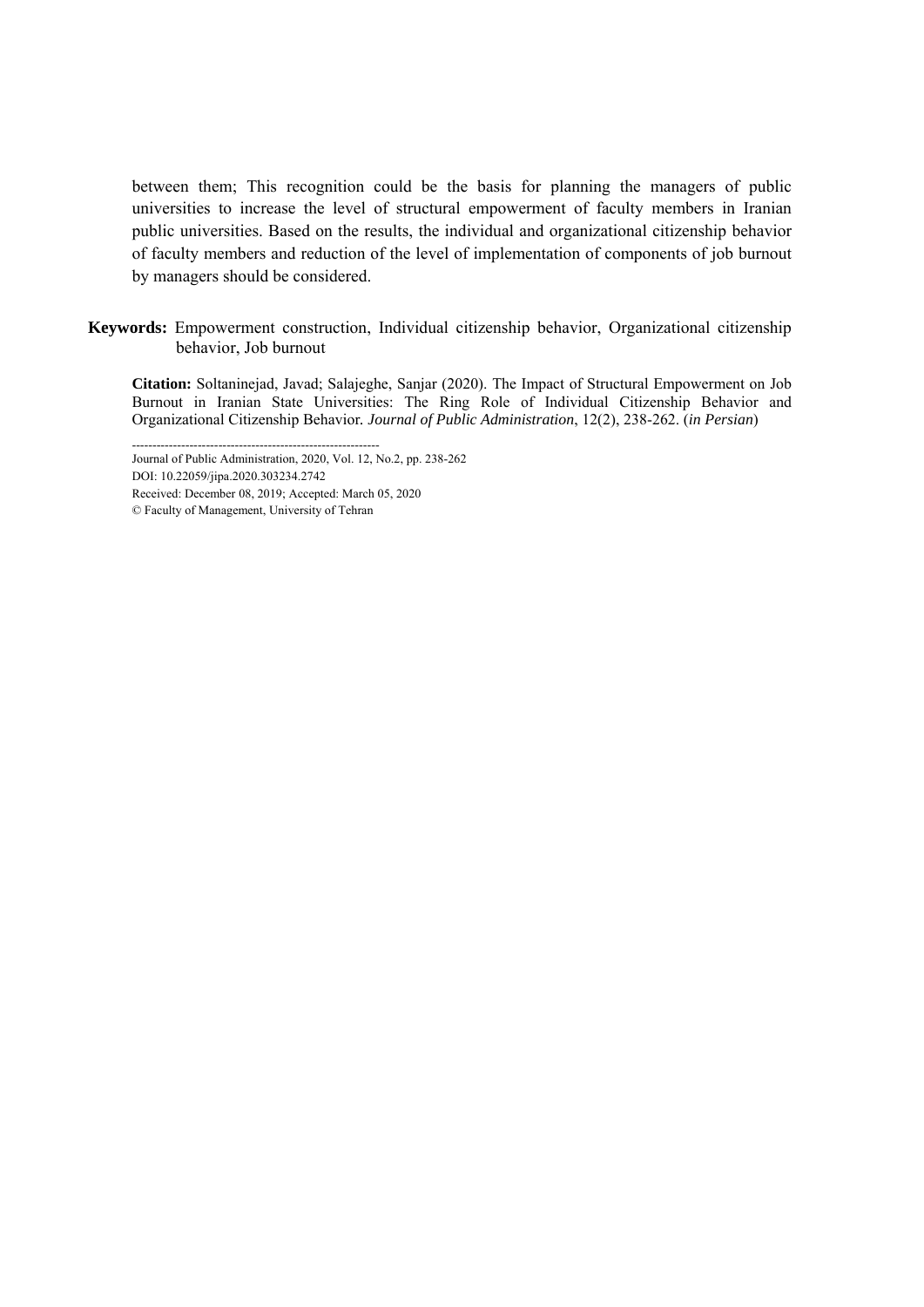

# **تأثير توانمندسازي ساختاري بر فرسودگي شغلي در دانشگاههاي دولتي ايران: نقش حلقوي رفتار شهروندي فردي و رفتار شهروندي سازماني**

مديريت دولتى

#### **جواد سلطاني نژاد**

\* نويسنده مسئول، دانشجوي دكتري، گروه مديريت دولتي، دانشگاه آزاد اسلامي، كرمان، ايران. رايانامه: ir.ac.iauk@soltani.j

#### **سنجر سلاجقه**

استاديار، گروه مديريت، دانشگاه آزاد اسلامي، كرمان، ايران. رايانامه: s.salajeghe@lauk.ac.ir

## **چكيده**

**هدف:** در اين پژوهش قصد بر اين است تا تأثير توانمندسازي ساختاري بر فرسودگي شغلي بررسي شده و نقش حلقوي رفتار شهروندي فـردي و سازماني كه بهعنوان ميانجي در رابطه بين اين دو متغير ايفا ميشود، آشكار شود.

**روش:** اين پژوهش توصيفي از جامعه آماري متشكل از اعضاي هيئت علمي در سراسر ايران است. با توجه به حجم نمونه كه برابر با 515 نفر است، در مجموع 580 پرسشنامه بين پاسخگوياني كه بـه روش نمونـهگيـري خوشـهاي دومرحلـهاي تصـادفي انتخـاب شـدند، توزيـع و520 پرسشنامه جمعآوري شد. ابزار سنجش اين پژوهش سه پرسشنامه استاندارد بود كه روايي و پايايي آنها در آزمونهاي انجامشده تأييد شد.

**يافتهها:** نتايج مدليابي معادلات ساختاري نشان داد كه توانمندسازي ساختاري بر فرسودگي شغلي تأثير معناداري ندارد؛ اما، رفتـار شـهروندي فردي و رفتار شهروندي سازماني بهعنوان ميانجي در رابطه بين توانمندسازي ساختاري و فرسودگي شغلي، تأييد شد.

**نتيجهگيري:** اين پژوهش، علاوه بر برخي توانمندسازيهاي ساختاري در راستاي توسعه تئوري، چند دستاورد كـاربردي بـراي دانشـگاههـاي دولتي ايران را نيز به همراه دارد. از جنبه كاربردي، شناختي از وضعيت متغيرهاي پژوهش و روابط بين آنها ارائه كرده اسـت كـه ايـن شـناخت ميتواند مبناي برنامهريزي مديران دانشگاههاي دولتي براي افزايش سطح توانمندسازي ساختاري اعضاي هيئت علمي در اين دانشگاهها باشد. مبتني بر يافتههاي اين پژوهش، در اين برنامهريزي بايد رفتار شهروندي فـردي و سـازماني اعضـاي هيئـت علمـي و كـاهش سـطح اجـراي مؤلفههاي فرسودگي شغلي توسط مديران مدنظر قرار گيرد.

**كليدواژهها:** توانمندسازي ساختاري، رفتار شهروندي فردي، رفتار شهروندي سازماني، فرسودگي شغلي.

**استناد:** سلطاني نژاد، جواد؛ سلاجقه، سنجر (1399). تأثير توانمندسازي ساختاري بر فرسـودگي شـغلي در دانشـگاههـاي دولتـي ايـران: نقـش حلقوى رفتار شهروندى فردى و رفتار شهروندى سازمانى. *مديريت دولتى،* ١٢(٢)، ٢٣٨- ٢۶٢.

------------------------------------------------------------

مديريت دولتي، ١٣٩٩، دوره ١٢، شماره ٢، صص. ٢٣٨- ٢۶٢ DOI: 10.22059/jipa.2020.303234.2742 دريافت: ،1398/09/17 پذيرش: 1398/12/15 © دانشكده مديريت دانشگاه تهران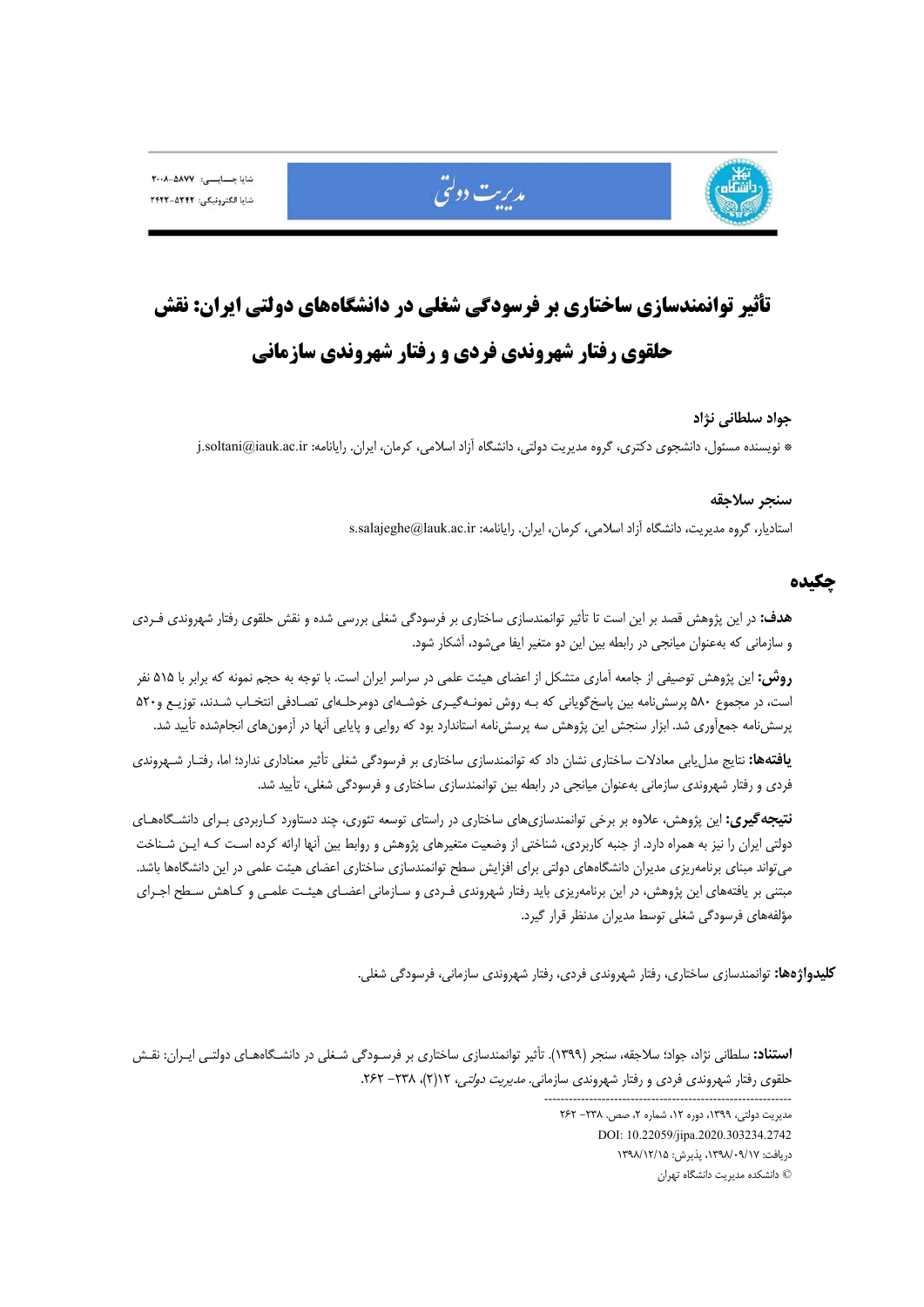#### **مقدمه**

از زمره راهبردهاي سازگاري و مداخلههاي مديريتي مقابله با فرسودگي شغلي كه ميتواند در راسـتاي سـلامت روحـي ـ رواني اعضاي هيئت علمي، مشاركت دانشجويان در فرايند يادگيري و هدايت آنها به فراتر از تواناييهايشان مـؤثر واقـع شود، «توانمندسازي» آنان است. احدي و سوئندي ` (۲۰۱۴) معتقدند كه امروزه بـيش از ۷۰ درصـد از سـازمان هـا، بـراي حداقل قسمتي از نيروي انساني خود، در راستاي حصول نتايج مطلوب سازماني نوعي از توانمندسازي سـازماني را اعمـال كردهاند. آنها ادامه ميدهند كه توانمندسازي نيروي انساني يكي از مداخلههـاي نـوين مـديريت بـراي توسـعه سـازماني محسوب ميشود كه عليرغم شروع بهكارگيري آن از سازمانهاي صنعتي و كسبوكار، در محيطهاي آموزشي نيز بهكار گرفته شده و توانمندسازي اعضاي هيئت علمي به منتفع كردن خود آنها و دانشگاه محل خدمت و حتي سـاير همكـاران آنها نيز منجر شده است. توانمندسازي، پديدهاي در اختيار و كنترل مديريت است كه در سـطح عمليـاتي نيـروي انسـاني بهکار گرفته میشود و در سطح راهبردی در سازمان کاربرد ندارد (هولدن<sup>۲</sup>، ۲۰۰۱). توانمندسـازی، مشخصـه ارزشـمندی است كه ضرورت عملكرد مؤثر سازماني است (لاركين، سيرپيال، ستاك، موريسون و گريفيت<sup>7</sup>، ۲۰۰۸) و عبارت اسـت از توانايي انجام اموري كه به فرد محول شده و دربرگيرنده مواردي از قبيل ظرفيت تجهز منابع، مهيا كردن حمايت، فرصت و اطلاعات است (ریگان و رادریگز ۲ ۲۰۱۱). بنابراین توانمندسازی، کنترل کار توسط نیروی کار، استقلال در انجام کـار، تنوع در كارهاي گروهي و نظام پرداختي كه پرداخت و عملكرد را بههم مرتبط ميكند را شامل ميشود (هونولد°، ۱۹۹۷) و براي كاهش فرسودگي شغلي و بررسي سازوكارهايي كه به سلامت و شكوفايي اعضـاي هيئـت علمـي دانشـگاههـا و مشاركت آنها در عملكرد دانشگاهها و كيفيت آموزش، عليرغم مشكلات پيش رو بينجامد، ضرورتي اجتنابناپذير است.

از آنجا كه منابع انساني يكي از اركان مهم سازمانهاست و تكتك كاركنان در روند توسعه و پيشرفت سـازمانهـا دخيل هستند، مديريت منابع انساني اصطلاحي براي توصيف گسترهاي از فعاليتهاي متنوع است و بر مسئوليت مـديران براي تجهيز سازمان با كاركنان توانمند و حصول اطمينان از مطلوبيت بهكارگيري استعدادهاي آنان دلالت دارد. سازمانها زماني از نيروي انساني باانگيزه و پرتلاش و رضايتمند برخوردار ميشوند كه شرايطي را فراهم كنند تـا كاركنـان بتواننـد توانايي و قابليتهاي خود را در سازمان در راستاي اهداف سازماني بهدرستي بهكار گيرند و شغل خود را بااهميـت بداننـد (وطن خواه، جوادي و رئوفي  $^2$  ٢٠١٧). فرسودگي شغلي <sup>٧</sup>، سـندرمي متشـكل از خسـتگي عـاطفي (احسـاس تخليـه تـوان روحي)، مسخ شخصيت (واكنش منفي، عاري از احساس و توأم با بياعتنايي مفرط به دريافتكنندگان خدمات) و احساس نداشتن موفقيت فردي (كاهش احساس شايستگي و موفقيت در حرفه) است (پترسون و همكـاران ^ ۲۰۰۸). در حقيقـت، فرسودگي شغلي آسـيبهـاي روانـي مـرتبط بـا كـار اسـت كـه باعـث مشـكلات هيجـاني، كـاهش موفقيـت فـردي و

- 
- 
- 5. Honold 6. Vatankhah, Javid & Raoofi
- 7. Job burnout 8. Peterson et. al

<sup>1.</sup> Ahadi & Suandi 2. Holden

<sup>3.</sup> Larkin, Cierpial, Stack, Morrison & Griffith 4. Regan & Rodriguez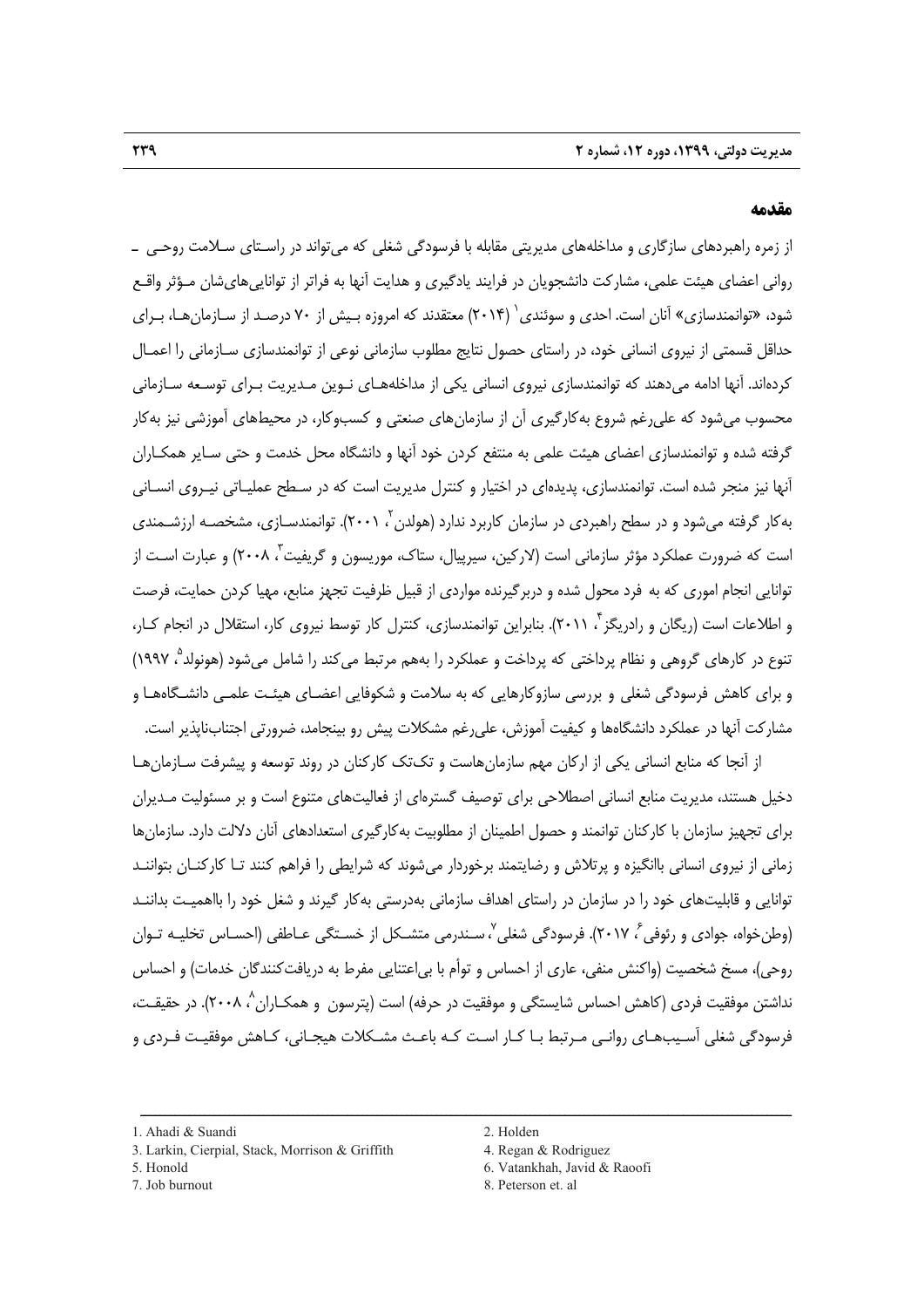شخصيتزدايي مي شود (آوا، پلايون و والتر`، ۲۰۱۰). مي توان گفت كه فرسودگي شغلي حالتي روان شناختي اسـت كـه از راهبردهاي ناكارآمد مقابلهاي در برابر استرس ناشي ميشود، اين سندرم بعد از دورهاي تجربه فشارزاهاي شغلي ـ هيجاني و بهمرور ايجاد ميشود و بر زمينههاي گوناگون شغلي و كيفيت كاري فرد تأثير ميگذارد (پژسكوويج، ليسي ــ توسيوسـكي، بريبی و توسكويس ٌ، ٢٠١١). بنابراين، انجام پژوهشهای بيشتر برای شناخت عوامل مؤثر بر كاهش فرسـودگی شـغلی و توانمندسازي و شكوفايي اعضاي هيئت علمي دانشگاهها و مشاركت آنها در عملكرد دانشگاهها و كيفيـت آمـوزش، يـك ضرورت است.

از سوي ديگر، پژوهشهاي انجامشده نشان ميدهند كه براي كاهش يا جلوگيري از علائـم فرسـودگي احساسـي، مسخ شخصيت و احساس شكست شخصي معلمان، به بهبـود سـرمايه روانشـناختي معلمـان بـه كمـك توانمندسـازي روانشناختی و ساختاری نیاز است (كایا و اَلتینکورت ؒ، ۲۰۱۸) و از طرفی توانمندسازی باعث کـاهش اسـترس شـغلی و استرس شغلي باعث فرسودگي شغلي ميشود. اما بين توانمندسازي و فرسودگي شغلي، وابستگي وجود نـدارد (مهرابيـان، باقي;اده و علي;اده ً، ٢٠١٨). در واقع، نتايج منفي عديدهاي مرتبط با فرسودگي شـغلي از قبيـل غيبـت از كـار، عملكـرد ضعيف، بيماريهاي جسماني، اضطراب، افسردگي، حوادث ناشي از كار، روابط ضعيف خانوادگي و كنارهگيري و اسـتعفا از كار، گزارش شده است (گلاسبرگ، اريكسون و نوربرگ<sup>°</sup>، ۲۰۰۷؛ لاس چينگـر و فينگـان ً، ۲۰۰۳؛ ماسـلچ و همكـاران ّ ، ۲۰۰۱ و ماسلچ ٔ، ۲۰۰۳). گذشته از این، پژوهشهای انجامشده (بـهطـور مثـال: باگـت، آلـي و فـورد ْ، ۱۹۹۵ و رايـت و كوريانزو ``، ١٩٩٨) در خصوص فرسودگي شغلي و عملكرد كاركنان، بيانگر رابطه منفي اين دو متغير است.

از طرفي، پژوهشهاي سلطانينژاد، رشيد و خنيفر (1397)، سليمي و عبدي (1396)، علـم، رفيعـي و علـم (1394)، آقاجاني، صمديميـاركلايي و صـمديميـاركلايي (1392)، محمـدخاني، محمـد داودي و رزاقپرسـت (1392)، بـوگلر و سومخ`` (۲۰۰۴)، ماسلچ و همکاران (۲۰۰۱) و اورگـان<sup>۱۲</sup> (۱۹۸۸)، بيـانگر رابطـه مثبـت و معنـاداري بـين توانمندسـازي كاركنان و رفتار شهروندي سازماني و پژوهشهاي خشوعي و بهرامي (1393) و آقـايي، آقـايي و آقـايي (1392) نشـانگر رابطه منفي و معناداري بين رفتار شهروندي سازماني كاركنان و فرسودگي شغلي آنـان اسـت. از طـرف ديگـر، پـژوهش طبرسا و رامينمهر (1389) نشان داد كه عوامل فردي بر شكلگيري رفتار شهروندي سازماني اثر بسيار زيادي دارند و بـا توجه به اينكه در كشور ما، بهويژه با وضعيت اخير آموزش عالي و مشكلات پيشروي آن، بهدليل توسعه كمي غيرمعمول و بيضابطه دانشگاهها، مسئله كيفيت زندگي اعضاي هيئت علمي و رضايت شغلي آنها از موضوعاتي است كه بايد بـه آن بهطور جدي توجه شود، پژوهشگر تصميم گرفت تا براي نخستين بار در سطح جهان، نقش حلقوي رفتار شهروندي فردي و سازماني را بهعنوان ميانجي در رابطه بين توانمندسازي ساختاري و فرسودگي شغلي در دانشگاههاي دولتي ايران بررسي

- 
- 7. Maslach, Schaufeli & Leiter 8. Maslach
- 
- 1. Awa, Plaumann, & Walter 2. Pejuskevic, Lecic-Tosevski, Priebe, & Toskovic
- 3. Kaya & Altınkurt 4. Mehrabian, Baghizadeh & Alizadeh
- 5. Glasburg, Erickson & Norberg 6. Laschinger & Finnegan
	-
- 9. Bhagat, Allie & Ford 10. Wright & Cropanzano
	-

<sup>11.</sup> Bogler & Somech 12. Organ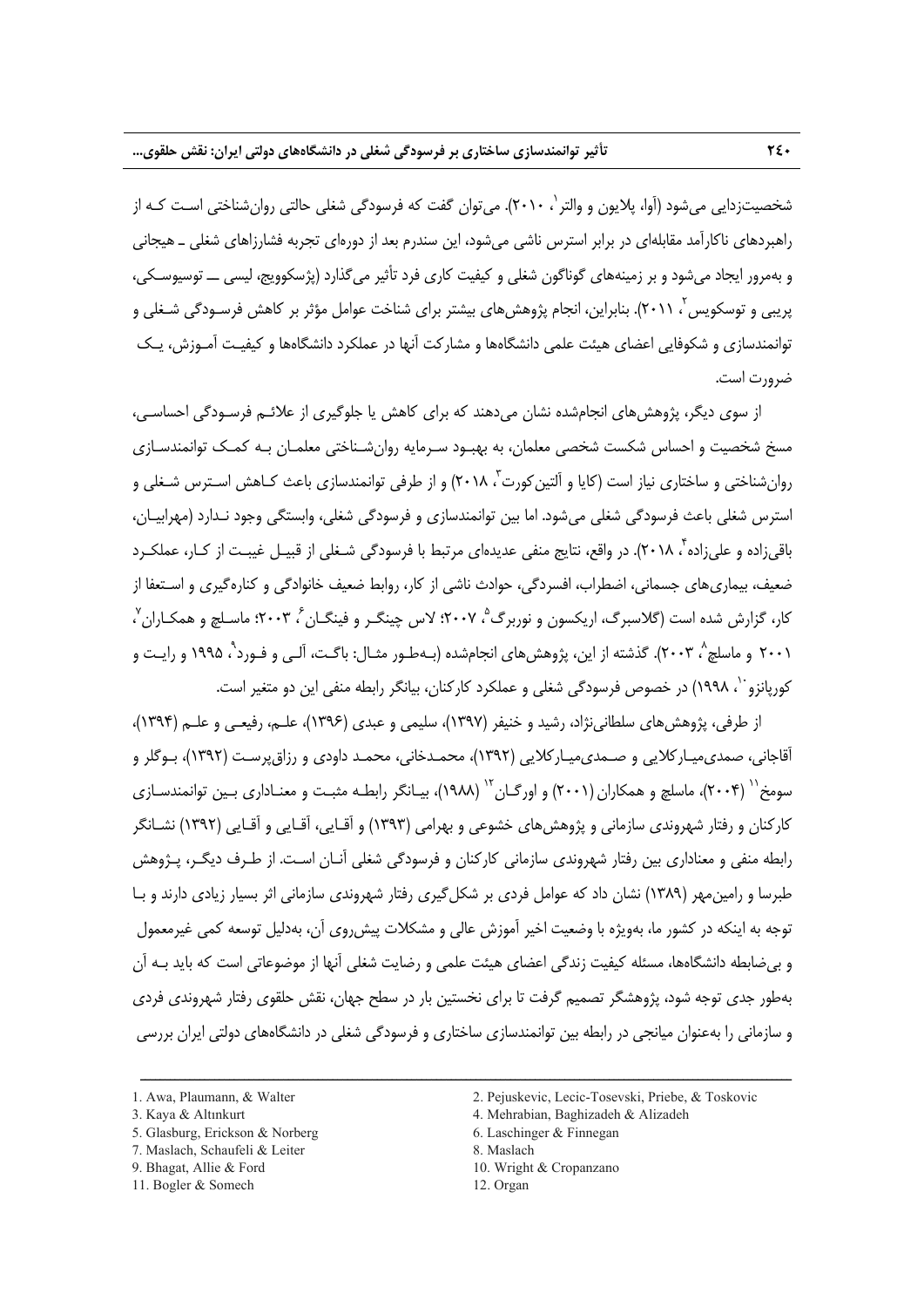كند. اين پژوهش، ضمن اينكه داراي برخي نوآوريهادر راستاي افزايش گسـتره دانـش بشـري در خصـوص متغيرهـاي بررسيشده است، شناخت مديران و سياستگذاران نظام آموزش عالي ايران را در رابطه با وضعيت متغيرهاي بررسيشده و روابط بين آنها را در جامعه بررسيشده افزايش ميدهد و از آنجا كـه، از زمـره اسـتراتژيهـاي سـازگاري و مداخلـههـاي مديريتي مقابله با فرسودگي شغلي اعضاي هيئت علمي، «توانمندسازي» آنان است، ميتواند مبناي برنامـهريـزي بـراي ارتقاي توانمندسازي بهمنظور كاهش فرسودگي شغلي اعضاي هيئت علمي دانشگاههاي دولتي ايران باشد.

## **پيشينه نظري پژوهش**

فرسودگي شغلي نشانگان خستگي عاطفي، تهي شدن از ويژگيهاي شخصيتي و كاهش كفايت شخصي است و ميتواند در افرادي رخ دهد كه در انجام كار خود بهنوعي با مردم سروكار دارند. همانگونه كه در تعريف ماسـلچ (1982) مشـاهده ميشود، فرسودگي داراي سه مشخصه است:

- .1 بهطور مشخص، خستگي عاطفي به خالي شدن از منابع عاطفي و هيجـاني اشـاره دارد. كاركنـاني كـه از نظـر عاطفي خسته شدهاند، احساس ميكنند كه فاقد منابع سازواري بوده و قادر به بهكارگيري انرژي براي كار خـود نيستند. انرژياي كه زماني براي كار صرف ميشد، ديگر وجود ندارد، بنابراين نيروي كار قـادر بـه انجـام كـار نيست.
- .2 تهي شدن از ويژگيهاي شخصيتي يا مسخ شخصيت (كه در مقالات بهعنوان بيتفاوتي و درگير نشدن نيـز از آن ياد شده)، اغلب در پاسخ به خستگي عاطفي رخ ميدهد و وضعيتي را توصيف ميكند كـه كاركنـان از كـار خود، احساس جدايي كرده و به شغل، عملكرد خود و كساني كه با كار آنها ارتباط دارنـد، (مثـل اربـاب رجـوع، همكاران و ...) بيتفاوت شدهاند.
- .3 كاهش كفايت شخصي (در مقالات بهعنوان كاهش كارآمدي شخصي نيز از آن يـاد شـده اسـت)، بـه كـاهش ادراك توانايي در شغل اشاره دارد. كاركنان احساس مي كنند نميتوانند كار خود را بهخوبي گذشته انجام دهنـد. بر اين اساس، فرسودگي شغلي نشانگان روانشناختي شامل خستگي هيجاني، مسخ شخصيت و كاهش كفايت شخصي است (شوفلي، ماسلچ و مارك، 1994).

ميتوان گفت كه رضايت شغلي حاصل نگرش افراد است و نگرش افراد در رابطه با شغل خويش، زائده هنجارهـاي موجود در جامعه، تجربيات گذشته آنها، آموزشوپرورش، عوامل دروني مانند ويژگيهاي شخصيتي فرد و عوامـل بيرونـي مانند ماهيت شغل، محيط كار، حقوق دستمزد، مزايا و... است (طبرسا، شكوهيار و الفت، 1397).

مينتر 1 (2009)، معتقد است كه در پيشينه كاوي مرتبط با فشار عصبي شغلي كه به فرسودگي در بين اعضاي هيئت علمي ميانجامد، بهخصوص در كشورهاي مختلف و در عرصه بينالمللـي، اطلاعـات بسـيار كمـي پيـدا شـد. وي ادامـه ميدهد كه در اين مرحله از زمان، اطلاعات كافي و يافتههاي پژوهشي «علتيابي» كه فرسودگي را تبيـين كنـد، وجـود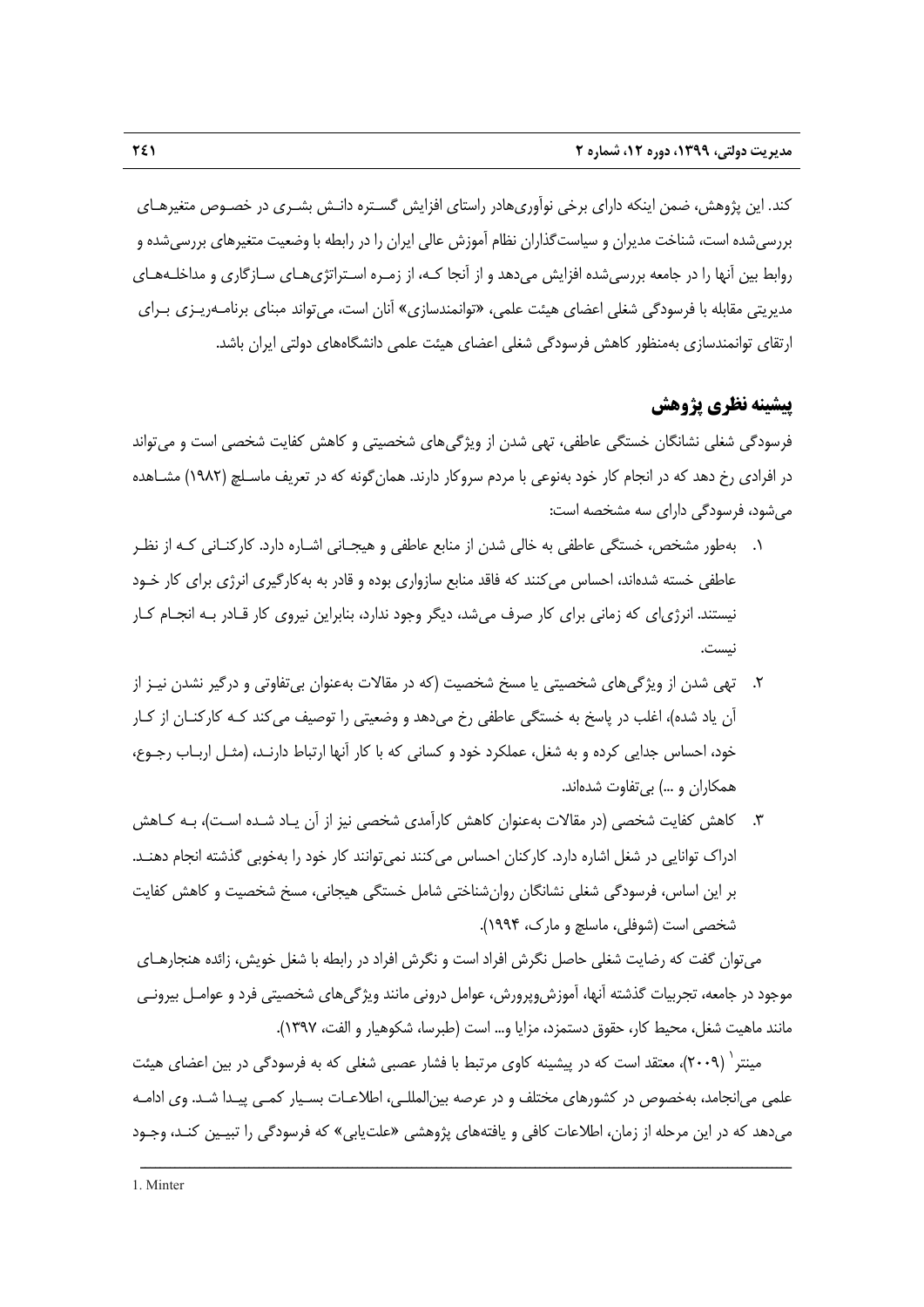ندارد. بنابراين، بنا به نظر وي، مشخص كردن اين موضوع كه فرسودگي شغلي يك نشانه رفتاري است كه بهخودي خود در يك بازه زماني از ميان خواهد رفت يا DNA خاصي وجود دارد كه باعث پيدايش آن ميشود كه بايد با آن كنار آمده و فقط آن را مديريت كرد، كار دشواري است. عليرغم اين واقعيت كه پژوهشهاي عديدهاي به فرسودگي شغلي در حرفـه مددكاري اجتماعي توجه كردهاند، بيشتر پژوهشها در اين خصوص فرسـودگي را بـهعنـوان مفهـومي انتزاعـي آموزشـي بررسي كرده و به فرايند روانشناسي اجتماعي آن توجه كمي داشتهاند. از طرفـي، رفتـار شـهروندي سـازماني بـهعنـوان رفتاري كه اختياري بوده و بهوسيله سيستم پاداش رسمي سازماني تشخيص داده نميشود، بهطـور كلـي باعـث عملكـرد مؤثر سازمان مي شود (اورگان، ١٩٨٨) و به اعتقاد اسميت و همكاران (١٩٨٣)، ايـن رفتـار، ماشـين اجتمـاعي سـازمان را روغنكاري كرده، براي مقابله با موارد پيشبينينشده انعطافپذيري لازم را به وجود مـيآورد و مـيتوانـد بـر فرسـودگي شغلي اعضاي هيئت علمي دانشگاهها تأثير داشته باشد. نگاهي به پژوهشهاي انجامشده نشان مـيدهـد كـه فرسـودگي شغلي بهواسطه تأثير منفي بر نگرش شغلي كاركنان و همچنين رفتارهاي نامطلوب كاري از قبيل پايبندي شـغلي انـدك، كاهش عملكرد و تمايل ترك خدمت به افراد و سازمانها، باعث تحميل هزينههاي زيادي ميشـود (سـوفن چيـو و ميـو چینگ سای آ، ۲۰۰۶). فرسودگی شغلی، نتیجه فشار عصبی طولانیمدت و مزمن است (فریدنبرگر، ۱۹۸۰). بـا بـروز ایـن پديده، نيروي كار متعهد، جدي و پرانرژي، در خود تغييرات رواني و جسماني احساس كرده و تمايلي به انجـام كـار نـدارد (ماسلچ و ليتر ، ١٩٩٩). فرسودگي شغلي نشانگان خستگي مفرط عاطفي ، بهدنبال سال¢ا درگيري و تعهد به كار و ارباب رجوع است (ساراسون و بنبوري ْ، ۲۰۰۴). به اعتقاد ماسلچ و جكسون ٔ (۱۹۸۱)، فرايند فرسودگي شغلي، با خستگي مفرط عاطفي آغاز ميشود. نيروي فرسوده احسـاس مـيكنـد كـه بـراي انجـام هـيچ كـاري انـرژي نداشـته و نمـي توانـد بـا درخواستهايي كه شغل از او دارد، كنار بيايد و حتي براي پاسخگويي به ارباب رجوع نيز انرژي ندارد (ماسـلچ، 2003). در مرحله دوم، اين فرد از ويژگيهاي شخصيتي تهي شده (مسخ شخصيت) و به انجام كار ارباب رجوع تمايلي نداشـته و بـه ارباب رجوع بيتفاوت ميشود و در نهايت، سومين مرحله، «نداشتن كارايي فردي» است كه در نتيجه آن، تمايل به انجام كار در فرد كاهش پيدا ميكند (ماسلچ و جكسون، 1981).

## **توانمندسازي ساختاري**

توانمندسازي ساختاري، به دسترسي كاركنان به ساختارهاي اجتماعي در محيط كار اشـاره دارد كـه آنهـا را بـراي انجـام وظايف خود بهطور معناداري قادر ميسازد) و بر پايه پژوهشهاي مرتبط با طراحي و مشخصات شغل و تمركز بـر انتقـال اختيار و مسئوليت از مديريت به كاركنان پايـهگـذاري شـده اسـت (كـامپيون، مدسـكر و هيگـز<sup>۷</sup>، ۱۹۹۳). توانمندسـازي ساختاري عمده، با شرايط سازماني مرتبط است كه قدرت، تصميمگيـري و كنتـرل رسـمي منـابع بـه مشـاركت گذاشـته ميشود (كانتر 8 ، 1977). توانمندسازي ساختاري پيشنياز مهمي براي تجربيات مثبت نيروي كار محسـوب مـيشـود. بـه

ــــــــــــــــــــــــــــــــــــــــــــــــــــــــــــــــــــــــــــــــــــــــــــــــــــــــــــــــــــــــــــــــــــ

7. Campion, Medsker & Higgs 8. Kanter

<sup>1.</sup> Smith, Organ & Near 2. Su-Fen Chiu & Miao-Ching Tsai

<sup>3.</sup> Maslach & Leiter 4. Syndrome of emotional exhaustion

<sup>5.</sup> Sarason & Banbury 6. Maslach & Jackson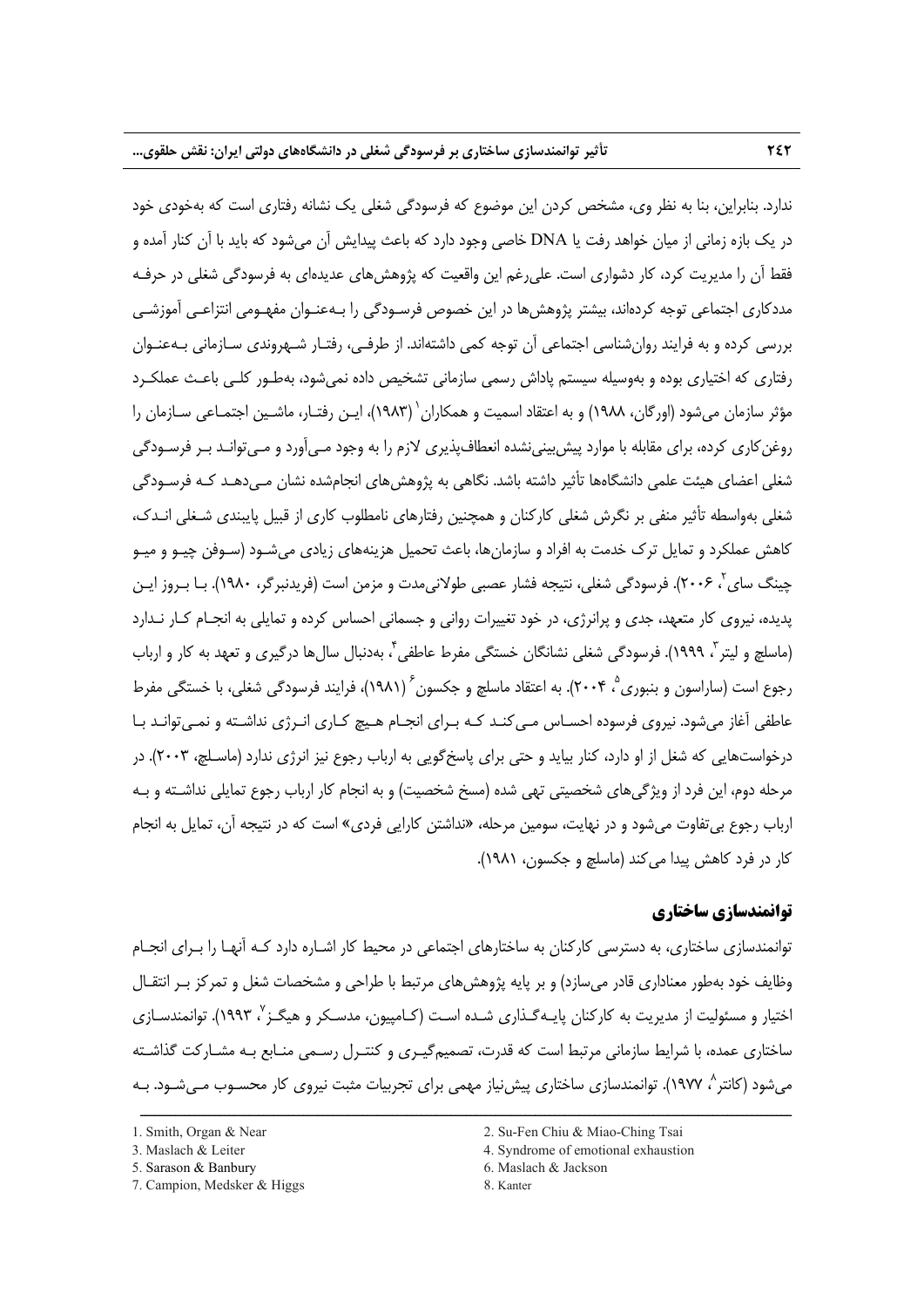گفته لاسچينگر و همكاران (2012)، از نظر تئوري توانمندسازي ساختاري، مديران ميتواننـد كارهـاي مشخصـي انجـام دهند تا براي اثربخشي سازماني، محيط كاري با كيفيت بالا ايجاد كنند.

به اعتقاد هونولد (1997)، توانمندسازي ساختاري زيربناي فرايند توانمندسازي به حسـاب مـييايـد. كـانتر (1993)، توانمندسازي ساختاري را توان سازمان در قرار دادن اطلاعات، منابع، حمايت سازماني و فرصتهـاي شـغلي در دسـترس نيروي انساني مي داند. دالي، سپيدي و جاكسون` (٢٠١۵) معتقدند كاركناني كه به اين عوامل دسترسي دارند، وظايف خود را بهتر انجام ميدهند، به اين معنا كه در يك محيط و جو توانمندسازيشده ساختاري فعاليت دارند كه بـا مجموعـهاي از نتايج مثبت سازماني مرتبط است. حصول اين نتايج مثبت از نظر دافيلد، روچـه، بليـي، و ستاسـا<sup>۲</sup> (۲۰۱۱) كـاملاً منطقـي است، زيرا كاركنان و مديران در موقعيتي قرار ميگيرند كه شرايط محيط كاري خود را خودشان شكل مـيدهنـد كـه بـر چگونگي انجام كار روزانه آنها تأثير دارد. گذشته از اين، بـه اعتقـاد آقاجـاني و همكـاران (1392)، توانمندسـازي نيـروي انساني، در شكلگيري رفتارهاي فرانقش از جمله «رفتار شهروندي سازماني» حائز اهميت بوده و ايفاي نقش ميكند. بـر اساس بررسي بوگلر و سومخ (2004)، شناخت مدرسان از سطح توانمندسازي خود بهطور معناداري با احساس آنها از رفتار شهروندي سازماني رابطه دارد.

در حقيقت، با طی شدن فرايند توانمندسازی، شايستگیهای لازم برای منابع انسانی به وجود می]يد (کـارتر<sup>۳</sup>، ۲۰۰۱ به نقل از فياضي و حقشناس گرگابي، 1396) و توانمندسازي منابع انساني به راهكاري براي موفقيت و رشد سـازمانهـا تبديل شده است. امروزه سازمانها سعي ميكنند، با توانمندسازي منابع انساني خود به بهترين شيوه از منابعي كه در اختيار دارند، استفاده كنند، رضايت مخاطب را فراهم آورده و از گرايش وي بهسـمت رقيـب جلـوگيري كننـد. در سـازمانهـاي امروزي بدون داشتن چشمانداز مشخص، مأموريت مدون و برنامهريزي جامع و بلندمدت در تمام ابعاد، امكان رشد و ادامـه حيات سازمان ميسر نيست. بنابراين هرگونه جهتگيري در سازمان بايد در راستاي اهـداف اسـتراتژيك آن تعريـف شـود ، 1990 به نقل از روشندل اربطاني، فرهنگي، ربيعي و رادفر، 1396). <sup>4</sup> (كنث و ورتوز

## **رفتار شهروندي فردي**

به گفته نيولند<sup>0</sup> (٢٠١٢)، رفتار شهروندي فردي شامل نوعدوستي، تواضع، صلحجـويي و شـاديآفرينـي اسـت كـه بـدين ترتيب، رفتار مساعدتي و تواضع را در بر ميگيرد. سطح سازماني رفتار شهروندي در واقع منافع سازمان را مد نظر دارد كه به اين ترتيب، وجدان كاري و فضيلت مدني در اين گـروه قـرار مـيگيرنـد (نيولنـد، 2012؛ اورگـان، 1990 و اسـميت و همكاران، 1983). آنگونه كه اسميت و همكاران (1983) مطـرح كردنـد، نخسـتين نـوعشناسـي، ايـن پديـده را شـامل نوعدوستي (رفتاري كه با هدف كمك به فردي خاص انجام ميپذيرد، مثل آشنا كردن كارمندي كه جديد استخدام شـده با وظايف خود يا كمك به كارمندي كه بار كاري سنگيني دارد) و پيروي از مقررات مي داند. به اعتقاد ارترك<sup>۶</sup> (۲۰۰۷)، از

<sup>1.</sup> Daly, Speedy & Jackson 2. Duffield, Roche, Blay & Stasa

<sup>3.</sup> Carter 4. Kenneth & Velthouse

<sup>5.</sup> Newland 6. Artruck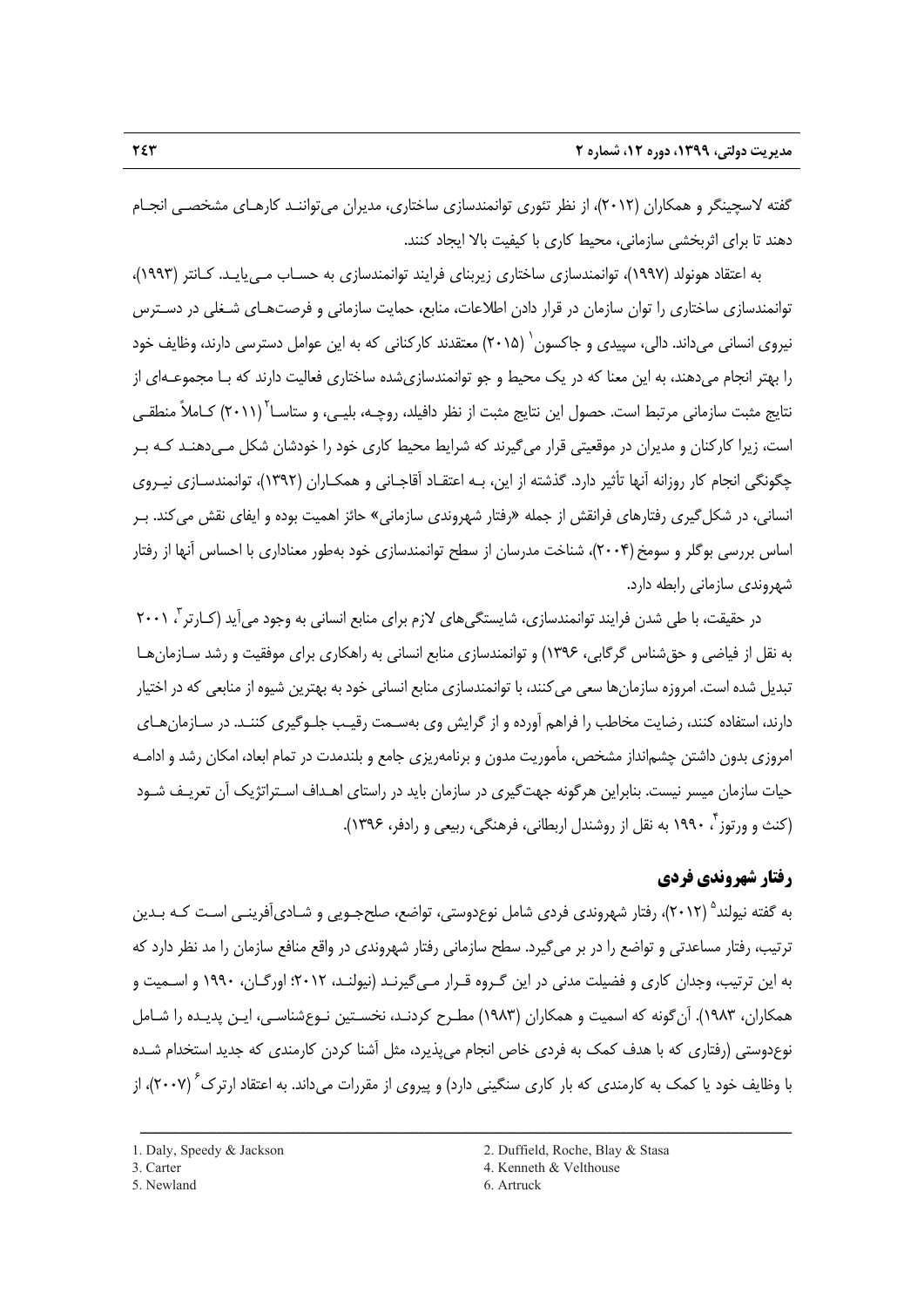«رفتارهاي شهروندي متمركز بر فرد» نيروي انساني در سازمان منتفع ميشود، مثل كمك به همكـاراني كـه بـار كـاري سنگينتري دارند.

## **رفتار شهروندي سازماني**

پژوهشگران، براي مشخص كردن رفتارهاي شهروندي سازماني، تعاريف گوناگوني ارائه دادهاند (بيتمن و اورگـان ٰ، ۱۹۸۳ و اسميت و همكاران، 1983). به عقيده محققان در ابتدا تأكيد روي رفتارهاي داوطلبانهاي بود كه بـراي آنهـا پاداشـي در نظر گرفته نشده و نيروي كار براي انجام آنها آموزش نديده بود. اين رفتارها كه خارج از چارچوب وظـايف رسـمي شـغل محسوب ميشوند، اما در راستاي بهتر كردن محيط كار بوده و در عملكرد واحـد سـازماني مشـاركت دارنـد، در مجمـوع رفتارهاي شهروندي سازماني محسوب ميشوند. رفتار شـهروندي سـازماني آنگونـه كـه بيـتمن و اورگـان (ذكرشـده در پژوهش جوتو و بواناوان <sup>۲</sup>، ۲۰۱۵) تعريف كردهاند، رفتاري است كه از رفتار تكليفي و شرح وظيفه جدا بـوده و در ارزيـابي رسمي نحوه انجام فعاليت ديده نميشود، بهعلاوه نهتنها نميتوان تمايل به انجام رفتار شهروندي را به نيروي كار تحميل كرد، بلكه براي تمايل نداشتن به انجام آن نيز نمي توان تنبيهي در نظر گرفت. برخي از پژوهشگران (بهطور مثال: بوگلر و سومخ، ۲۰۰۴ و يودساكوف، ، ماكنزي، ماينز "، ۲۰۰۰)، بر اين باورند كه اين تعريف بر سه ويژگي تأكيد دارد كه عبارتاند از: اولا،ً رفتار بايد داوطلبانه باشد، به اين مفهوم كه نه در شرح شغل گنجانده شده باشد و نه جزئي از وظايف رسمي باشد، ثانيا،ً رفتار به منتفع شدن سازمان منجر شود. البته نكته اساسي اين است كه رفتار نبايد تصادفي باشد، بلكه بايـد بـهطـور مستقيم به منتفع شدن سازمان منجر شود و ثالثاً، اين رفتار ماهيت چندبعدي دارد. كيدول و همكاران <sup>٢</sup> (١٩٩٧)، مثال هاي رفتار شهروندي سازماني را شامل موارد زير ميدانند: كمك به ساير كاركنان، داوطلب شدن براي انجام اموري كـه جـزء شرح وظيفه نيستند، پيشنهادهاي نوآورانه براي بهبود وضعيت كارايي در سـازمان، سوءاسـتفاده نكـردن از حـق و حقـوق همكاران، خودداري از استراحتهاي طولاني و شركت در جلسات غيراجباري سازمان. رفتار شهروندي سـازماني، رفتـاري فرانقش محسوب مي شود كه خارج از چارچوب شرح وظيفه قرار گرفته (بورمن و موتوويـدلو ْ، ١٩٩٧) و عامـل آن انتظـار پاداش يا تشويق ندارد.

## **مباني نظري روابط بين متغيرهاي پژوهش**

اعضاي هيئت علمي دانشگاه بهدليل شرايط خاص كاري خود فشار عصبي خاصي را تجربه مـيكننـد كـه تـداوم آن بـه فرسودگي شغلي در آنان منجر ميشود. اين نشانگان روانشناختي از سه بعد خستگي عاطفي، مسخ شخصـيت و كـاهش احساس كفايتهاي فردي تشكيل شده است (ماسلچ و جكسون، 1982). آنها، خستگي عاطفي را تخليـه منـابع هيجـاني فرد دانستهاند كه در واقع احساس نبد انرژي براي انجام هر كاري است. آنهـا مسـخ شخصـيت را نگـرشهـاي منفـي و بيتفاوتي در رابطه با ديگران قلمداد كرده و كاهش احساس كفايتهاي فردي را تمايل بـه بـيكفايـت دانسـتن خـود در

<sup>1.</sup> Bateman & Organ 2. Jetau & bwanavan

<sup>3.</sup> Podosakov, Mekenzii, Majes 4. Kidwell et al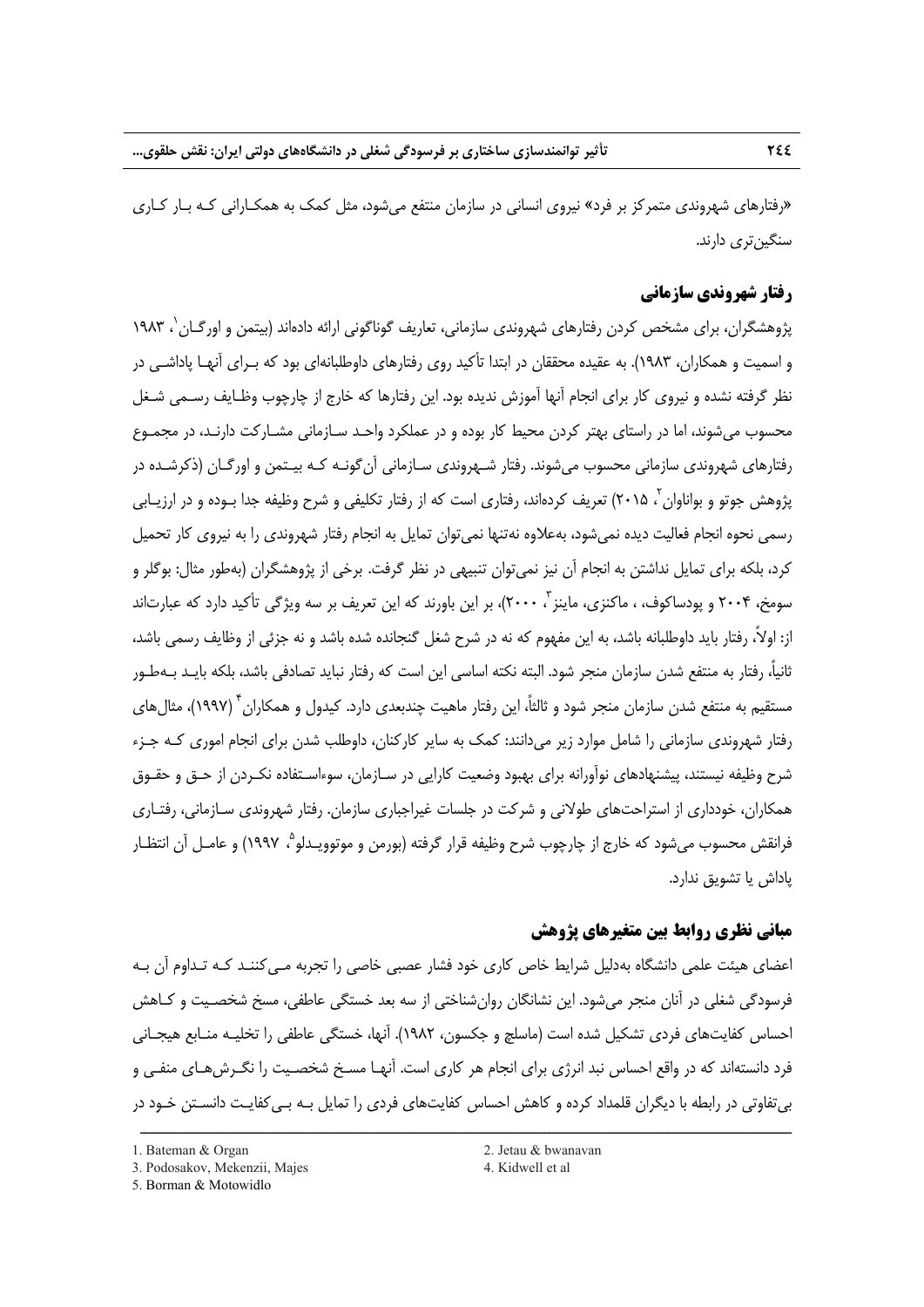انجام امور تعريف كردهاند. زماني كه نيروي كار، دستيافتههاي خود را بيارزش پنداشته و احساس بيكفـايتي مـيكنـد، 1 سرخوشي وي كاهش مييابد، از شغل و حرفه خود ناراضي شده و به آن بيتفاوت خواهد شد (سسـن، سـتين و باسـيم ، 2011). صادقيبروجردي و علي آبادي (1390)، در بررسي وضعيت فرسودگي شغلي اعضاي هيئت علمـي دانشـگاههـاي دولتي منطقه غرب كشور، ميزاني از فرسودگي شغلي را در ميان اين گروه از اعضاي هيئت علمـي گـزارش كردنـد. آنهـا اظهار داشتند كه تهي شدن از ويژگيهاي شخصيتي و فرسودگي عاطفي در بين اعضاي هيئت علمي دانشگاههاي غـرب كشور مشاهدهشدني بود و تهي شدن از ويژگيهاي شخصيتي را عامل اصلي بروز فرسودگي شغلي بيان كردند. يافتههاي پژوهش احمدي علون آبادي و عابدي (1386) نيز نشاندهنده آن است كه در اعضاي هيئت علمي دانشگاه اصـفهان نيـز فرسودگي شغلي وجود دارد. يافتههاي پژوهش عارفي، قهرماني و طاهري (1389) نشان داد كه تهي شدن از ويژگيهاي شخصيتي و فرسودگي عاطفي در اعضاي هيئت علمي دانشگاه شهيد بهشتي در سطح پاييني قرار دارد، در حالي كه نبـود كارايي فردي آنها بالا محسوب ميشود. به اعتقاد آقاجاني و همكاران (1392)، توانمندسازي نيروي انساني در شكلگيري رفتارهاي فرانقش از جمله «رفتار شهروندي سازماني» حائز اهميت بوده و ايفاي نقش ميكند. بر اساس بررسي بـوگلر و سومخ (2004)، شناخت مدرسان از سطح توانمندسازي خود بهطور معناداري با احساس آنها از رفتـار شـهروندي سـازماني رابطه دارد. ادواردز و همكاران آذعان كردند كه خودارزشي، كارايي و توانمندسازي، اساس اثربخشي مؤسسههاي اموزشي هستند. بررسي پژوهشها نشان داده كه بين رفتار شهروندي سازماني و توانمندسازي محيطهاي غيردانشگاهي، ارتباطات مثبت و معناداري وجود دارد. هالبس لبن و بولر (2007)، با استفاده از مدل «صـرفهجـويي در منـابع»، رابطـه فرسـودگي شغلي و عملكرد بهخصوص «رفتارهاي فرانقش» ّ را بررسي كرده و دريافتند، كاركناني كه «خسته» <sup>1</sup> محسوب مي شـوند، عملكرد شغلي ضعيفتري دارند، اما احتمال بروز رفتارهاي شهروندي سازماني در آنها بيشتر اسـت. ايـن مطلـب بـه ايـن مفهوم است كه كاركنان فرسوده در انجام وظايف مـرتبط بـا شـرح وظيفـه خـود، از منـابع كمتـري اسـتفاده كـرده و از درخواستهايي كه به فرسودگي منجر مي شوند، فاصله مي گيرند (فردي، شاو، جرل و ماسـترز<sup>ه</sup>، ۱۹۹۲)، امـا در عـوض از منابع خود براي كمك رساندن به ديگران استفاده ميكنند. به گفته هالبس لبن و بولر (2007)، اين اسـتراتژي مـيتوانـد بهعنوان تلاشي منطقي براي افزايش حمايت اجتماعي براي كاهش فرسودگي محسوب شود. با توجه به مطالب بيانشده و پيشينه كاوي مرتبط با فرسودگي شغلي و رفتار شهروندي مشخص ميشود كه در اين زمينه پژوهشهاي زيادي انجـام شده است (بهطور مثال پژوهش هاي ويليامز و اندرسون، ۱۹۹۱؛ ون|مريک و همکاران ً ، ۲۰۰۵ و چيو و تساي ً، ۲۰۰۶)، بر اين اساس، رفتار شهروندي سازماني ميتواند با فرسودگي شغلي مرتبط باشد كه به نظـر مـيرسـد پژوهشـگران از آن غفلت كردهاند و در اين مورد بهطور كلي و بهخصوص در محـيطهـاي آموزشـي، اطلاعـات تجربـي انـدكي وجـود دارد. بنابراين، با توجه به استدلالهاي ارائهشده در خصوص احتمال تأثير توانمندسازي بر رفتار شهروندي سازماني و همچنين

- 5. Freedy, Shaw, Jarrell & Masters 6. Van Emmerik et al.
- 7. Chiu & Tsai

<sup>3.</sup> Extra-role behavior 4. Exhausted

<sup>1.</sup> Sesen, Cetin & Basim 2. Edvardz & et al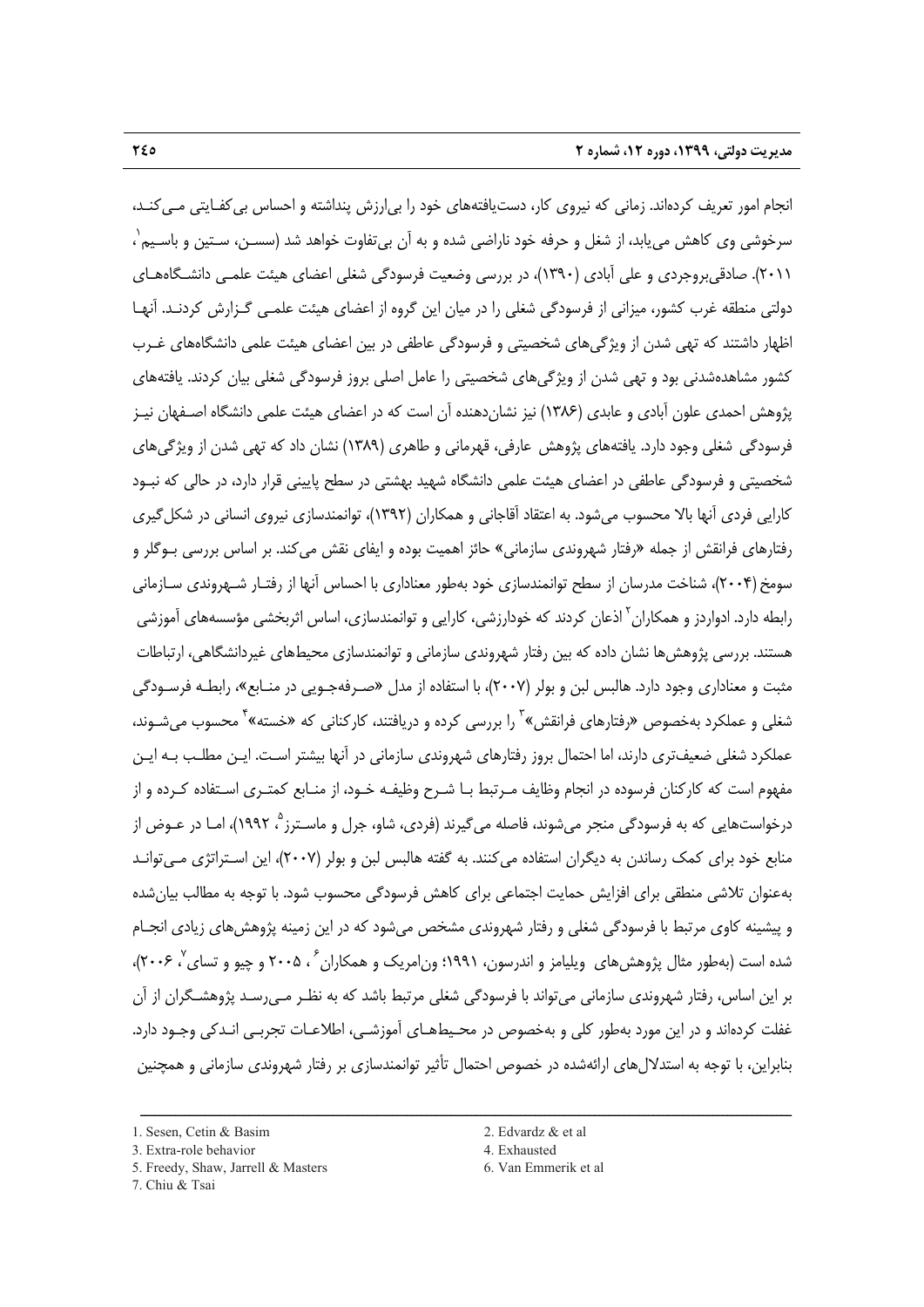دلايل مطرحشده در رابطه با رفتار شهروندي سازماني بر فرسودگي شغلي، از لحاظ منطقي اين احتمـال وجـود دارد كـه توانمندسازي از طريق متغير ميانجي رفتار شهروندي سازماني بر فرسودگي شغلي تأثير داشته باشد.

## **پيشينه تجربي پژوهش**

بر اساس پيشينهكاوي انجامشده در پژوهشهاي داخل و خارج از كشور، فقط تعداد محـدودي از پـژوهشهـا بـهصـورت تجربي سازوكارهاي ميانجي مؤثر بر رابطه بين توانمندسازي ساختاري و فرسـودگي شـغلي را بررسـي كـردهانـد. بـاربر 1 (1986) در بررسي يك سازمان بيمه اجتماعي دولتي دريافت كه كاركنان از شغل خود رضايت ندارند (صـادقيان قراقيـه، شكري، شاكري و پورمجرب، 1397). صادقي بروجردي و علي آبادي (1390)، در پژوهشي كـه در بـين اعضـاي هيئـت علمي دانشگاههاي دولتي منطقه غرب كشور انجام شـد، تهـي شـدن از ويژگـيهـاي شخصـيتي را عامـل اصـلي بـروز فرسودگي شغلي بيان كردند. يافتههاي پژوهش احمدي علون آبادي و عابدي (1386) نيز نشاندهنـده آن اسـت كـه در اعضاي هيئت علمي دانشگاه اصفهان، فرسودگي شغلي وجود دارد. يافتههاي پژوهش عارفي، قهرماني و طاهري (1389) نشان داد كه تهي شدن از ويژگيهاي شخصيتي و فرسودگي عاطفي در اعضاي هيئت علمي دانشگاه شـهيد بهشـتي در سطح پاييني قرار دارد، در حالي كه نبود كـارايي فـردي آنهـا بـالا محسـوب مـي شـود. هاريسـون (١٩٩٩)، بسـياري از مشكلاتي را كه اعضاي هيئت علمي با آنها مواجه هستند، مطرح كرد كه از جمله آنها ميتوان مواردي مثـل فشـارهـاي كاري، تضادهاي موجود در محيط كار، درخواستهاي بي حدوحصر و پاداشهاي بسيار اندک عاطفي، اهداف حاصل نشـده و موفقيتهاي اندك را نام برد. وي از اهداف غيرواقعي و انتظاراتي كه بدون نظرخواهي از اعضاي هيئت علمي براي آنها در نظر گرفته شده يا از نااميديهايي كه در مسير پيشرفت حرفهاي بهسراغ آنها آمده است، ياد ميكند. به اعتقاد پيشقدم، آدامسوب، صدفيان و كند<sup>۲</sup> (۲۰۱۴)، مدرساني كه فرسودگي شغلي را تجربه مـيكننـد، علائـم مزمنـي از قبيـل خسـتگي عاطفي و از دست دادن احساس كارآمدي را بروز مي دهند كه خواسته يا ناخواسته عملكرد آنها را تحت تأثير قرار مي دهد. در نتيجه آنها در مييابند كه احساس آنها به كار، دانشجويان خود يا حتي به خودشان منفيتر از گذشته مـيشـود و ايـن گروه از مدرسان با دانشجويان خود كمتر ارتباط برقرار ميكنند، تمايلي به انتقال اطلاعات به آنها نداشته و ايدههاي آنهـا را بي|رزش مي پندارند. جنيون و ساسميتا<sup>۲</sup> (۲۰۱۵)، آلتينكورت، توركاس اناسيس و ارگين اكينسـي <sup>۵</sup> (۲۰۱۶) و پـريزاده و بشليده (1398)، در پژوهشهاي خود به اين نتيجه رسيدند كه با در نظر گـرفتن متغيرهـاي چـون نقـش توانمندسـازي ساختاري و كاهش فرسودگي شغلي، ميتوان ميزان رفتارهاي شـهروندي سـازماني كاركنـان را ارتقـا داد. بـهعـلاوه، در بررسي موتورهاي جستوجو پژوهشهاي زيادي كه رابطه رفتارهاي شهروندي را با فرسودگي شغلي بررسي كرده باشند، مشاهده نشد. هرچند، پژوهشهای تجربی گستردهای رابطه منفی فرسودگی شغلی را با رفتارهـای مسـاعدتی حرفـهای<sup>۶</sup> توضيح ميدهند (ماسلچ و همكاران، 2001). بيشتر پژوهشها در رابطه با فرسودگي بر فقـدان منـابع، رواج فرسـودگي و

<sup>3.</sup> Pishghadam, Adamsob, Sadafian & Kand 4. Genuine & Sasmita

<sup>5.</sup> Altınkurt, Türkkaş Anasız & Ergin Ekinci 6. Professional helping behavior

<sup>1</sup> Babeer 2. Harrison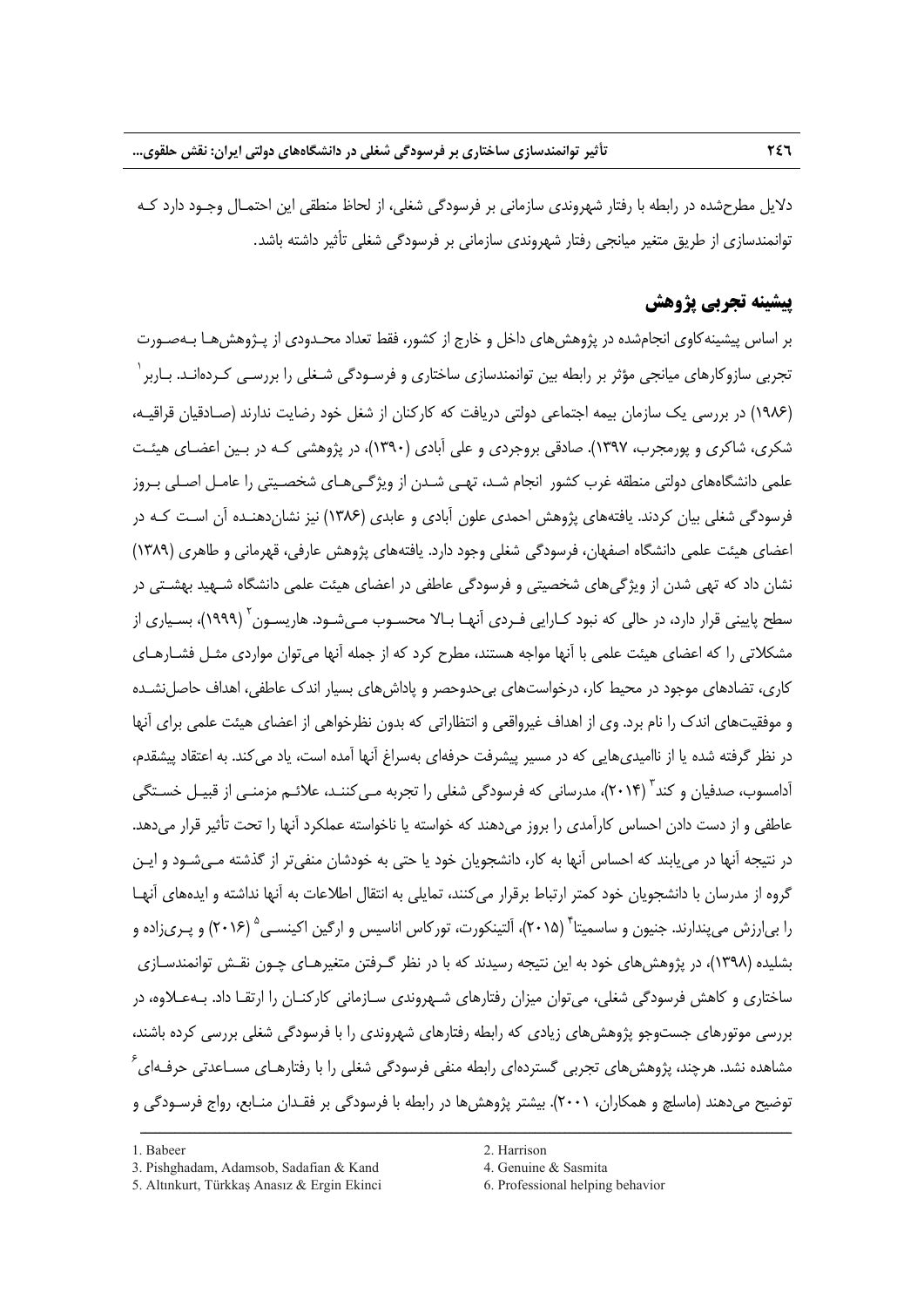نتايج منفي آن متمركز بودهاند. پژوهشهاي اخير، تأثير رفتار شهروندي سازماني بر ارزشيابيهـاي مـديريتي، قضـاوت در خصوص افزايش دستمزد، ارتقاي شغلي و عملكرد شغلي و اثربخشي را بررسي كردهاند. رفتار شهروندي سازماني بر جنبه دروني سازمان تأثير ميگذارد كه بهطور مستقيم و غيرمستقيم موجب بهبود عملكرد شغلي و اثربخشي سـازمان مـيشـود (چي|بارو و همكاران `، ۲۰۱۷). پژوهشهاي اميركبيري، تقـوي<code>نـژاد و خـادمي (١٣٩۶)، سـليمي و عبـدي (١٣٩۶)، بنيـاد 1966)</code> 2 كاريزمه، رحيمي پردنجاني، محمدزاده ابراهيمي (1395)، اورگامبيدزو راموس و بورگوآلس (2014)، بيانگر رابطه مثبـت و معناداري بين توانمندسازي كاركنان و رضايت شغلي آنان هستند. همچنين پژوهش هاي كايـا و آلتـين كـورت (٢٠١٨)، رحيميدادكان و ناستيزايـي (١٣٩۵)، اورگـامبيدز و همكـاران (٢٠١٧)، گــو و همكـاران " (٢٠١۶) و خشــوعي و بهرامـي (1393)، بيانگر رابطه منفي و معناداري بين توانمندسازي كاركنان و فرسودگي شغلي آنان هسـتند. پـژوهش مهرابيـان و همكاران (2018) نشان داد كه بين توانمندسازي و فرسودگي شغلي هيچ وابستگي معناداري وجـود نـدارد. امـا شـواهدي مبني بر بررسي نقش حلقوي رفتار شهروندي فردي و سازماني بهعنوان ميانجي در رابطه بـين توانمندسـازي سـاختاري و فرسودگي شغلي وجود ندارد.

## **مدل مفهومي و فرضيه هاي پژوهش**

با توجه به مباحث مطرحشده در پيشينه نظري و تجربي پژوهش و بر اساس امكان وجود روابط بـين متغيرهـاي پـژوهش حاضر، مدل مفهومي مفروضي ارائه شد (شكل 1).



**شكل .1 مدل مفهومي پژوهش**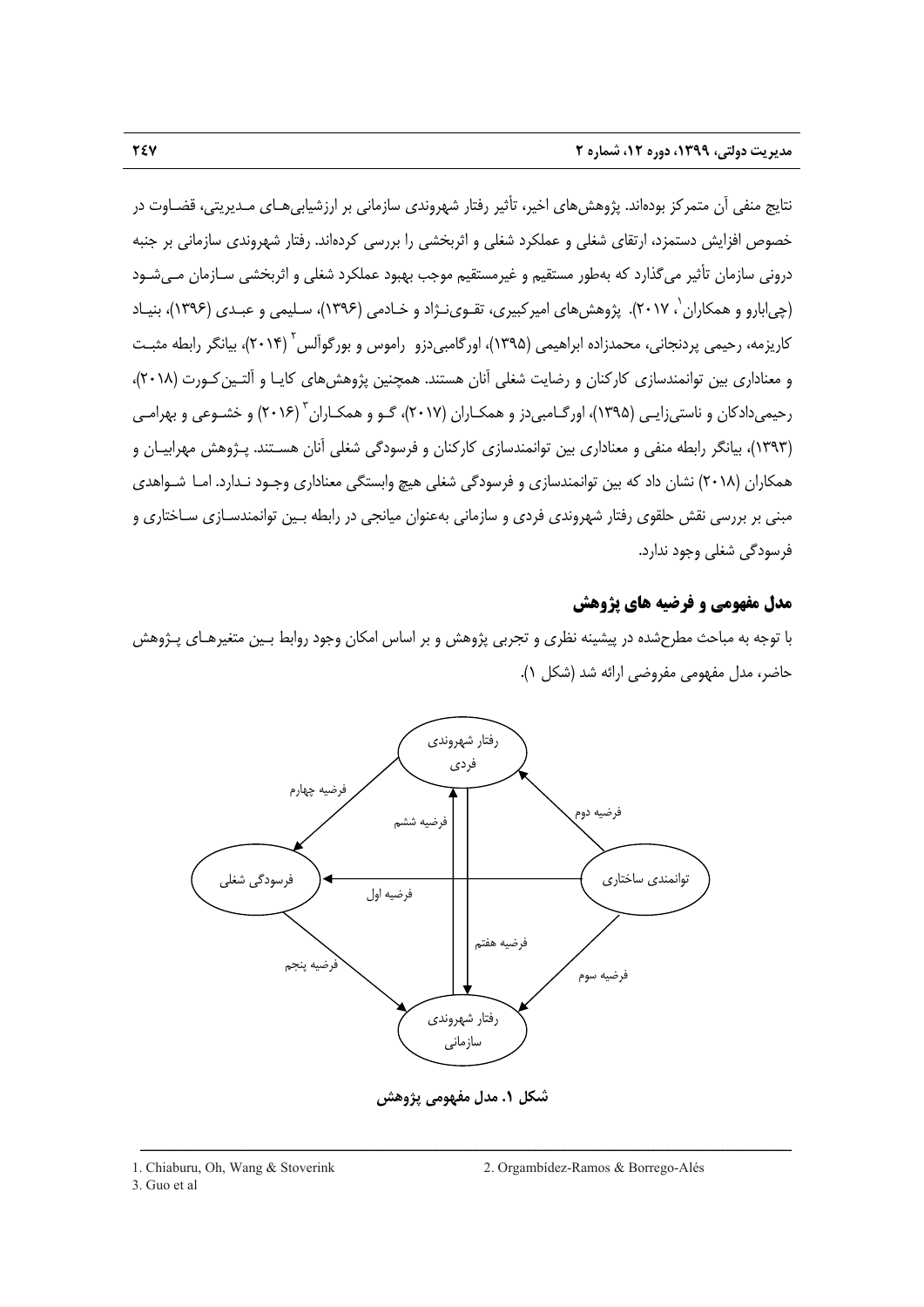در اين مدل، توانمندسازي ساختاري بهعنوان متغير پيشبين و فرسودگي بهعنوان متغير مـلاك و رفتـار شـهروندي فردي و رفتار شهروندي سازماني بهعنوان دو متغير ميانجي هستند. بهعلاوه، هشت فرضيه پژوهش بهشرح ذيل هستند:

**فرضيه .1** توانمندسازي ساختاري بر فرسودگي شغلي اعضاي هيئت علمي دانشگاههاي دولتـي ايـران، تـأثير مسـتقيم و معنادار دارد.

**فرضيه .2** توانمندسازي ساختاري بر رفتار شهروندي فردي اعضاي هيئت علمي دانشگاههاي دولتي ايران، تأثير مستقيم و معنادار دارد.

**فرضيه .3** توانمندسازي ساختاري بر رفتار شهروندي سازماني اعضاي هيئت علمـي دانشـگاههـاي دولتـي ايـران، تـأثير مستقيم و معنادار دارد.

**فرضيه .4** رفتار شهروندي فردي بر فرسودگي شغلي اعضاي هيئت علمي دانشگاههاي دولتـي ايـران، تـأثير مسـتقيم و معنادار دارد.

**فرضيه .5** رفتار شهروندي سازماني بر فرسودگي شغلي اعضاي هيئت علمي دانشگاههاي دولتي ايران، تـأثير مسـتقيم و معنادار دارد.

**فرضيه .6** رفتار شهروندي فردي بر رفتار شهروندي سازماني، تأثير مستقيم و معنادار دارد.

**فرضيه .7** رفتار شهروندي سازماني بر رفتار شهروندي فردي، تأثير مستقيم و معنادار دارد.

**فرضيه .8** توانمندسازي ساختاري از طريق رفتار شهروندي فردي و رفتار شـهروندي سـازماني بـهعنـوان ميـانجي، بـر فرسودگي شغلي اعضاي هيئت علمي دانشگاههاي دولتي ايران، تأثير غيرمستقيم و معنادار دارد.

## **روششناسي پژوهش**

پژوهش حاضر با توجه به فلسفه پژوهش، پژوهشي كمي، با توجه به هدف از نوع پژوهشهاي كاربردي و از لحاظ شـيوه جمعآوري دادهها و تحليل آنها، روش استفادهشده روش توصيفي و از نوع پژوهشهاي همبستگي و مدليـابي معـادلات ساختاري است. جامعه پژوهش حاضر كليه اعضاي هيئت علمـي دانشـگاههـاي دولتـي ايـران (18282 نفـر) هسـتند، در راستاي برآورد حجم نمونه پژوهش از فرمول كوكران استفاده شد و حجم نمونه آماري 515 نفر برآورد شد. از ايـن رو، بـا استفاده از روش نمونهگيري خوشهاي دومرحلـهاي تصـادفي 515 عضـو هيئـت علمـي از ميـان اعضـاي هيئـت علمـي دانشگاههاي دولتي ايران بهعنوان اعضاي نمونه انتخاب و بررسي شدند.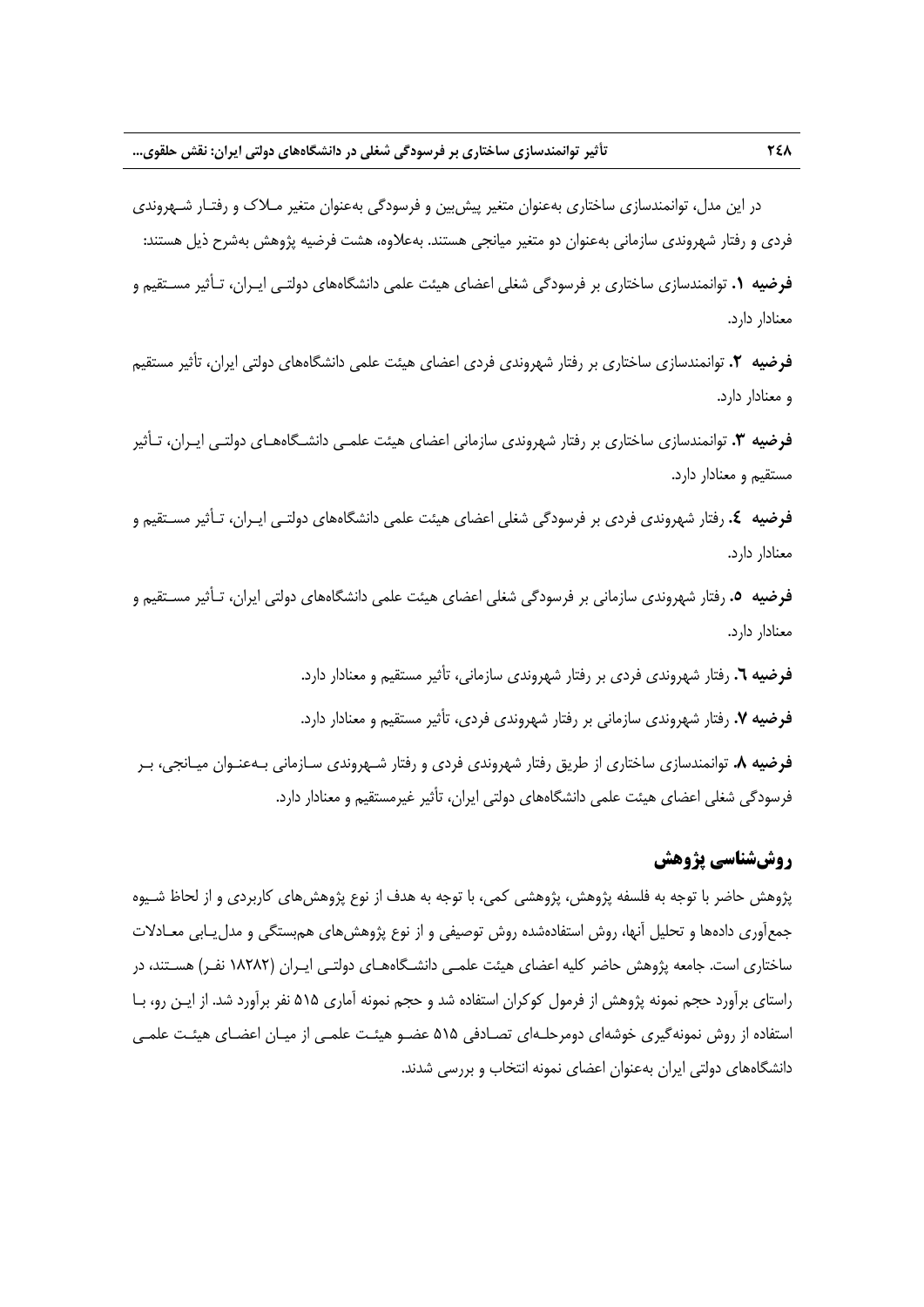در پژوهش حاضر، براي گردآوري دادهها از سه پرسشنامه استاندارد توانمندسازي سـاختاري «شـرايط اثـر بخشـي كيفيت كار»، رفتار شهروندى لي و آلن` (٢٠٠٢) و فرسودگي شغلي ماسلچ (١٩٩٣)، استفاده شـد. بـراي تعيـين پايـايي و روايي ابزار پژوهش نيز از روش آلفاي كرونباخ و تحليل عاملي تأييدي استفاده شد. نتايج، بيانگر پايايي و روايـي مطلـوب ابزار بودند. تحليل دادههاي پژوهش در سطح آمار توصيفي و استنباطي با استفاده از نرمافزار 23 SPSS و بـراي آزمـودن اثرهاي واسطهاي در الگوي پيشنهادي و معناداري آنها از روش بارون و كني آ (١٩٨۶) و آزمون سوبل آ (١٩٨٢) با نرمافزار استفاده شد. از آنجا كه ضرايب پايايي ابزار پژوهش در دامنـه حـداقل 0/88 تـا 0/90 <sup>4</sup> 23AMOS و تكنيك بوت استرپ قرار دارد، ميتوان گفت كه ابزار از ويژگي پايايي مناسبي برخوردار هستند. بـا توجـه بـه نتـايج حاصـل از شـاخصهـاي برازندگي در مدلهاي اندازهگيري تحليل عاملي تأييدي متغيرهاي پژوهش ميتوان گفت كه مقدار خيدوي بهدستآمـده در تمامي مدلهاي اندازهگيري ابزارها در سطح 0/05 معنادار نيست و حاكي از آن است كه مدل مفهومي با مدل تجربـي ابزار مد نظر برازش دارد. علاوه بر شاخصهـاى خـىدو و مقـدار بحرانـى حجـم نمونـه، (DF/CMIN، P، CMIN (از شاخصهای برازندگی نيز استفاده شد. همانطور كه در جدول ۱ مشخص است، شاخص خوبیبرازندگی (GFI)<sup>۵</sup>، شاخص ، نعدیلبرازندگی (AGFI) ً، شاخص برازندگی تطبیقی (CFI)<sup>۷</sup> و شاخص نرمشده برازندگی (NFI) ُ است که نشــاندهنــده برازندگي مناسب مدل با دادههاست، بهخصوص مقدار CFI كه از ديـدگاه مـولر<sup>\ (</sup>(۱۹۹۶) بايـد بـالاي ۰/۹۰ و از ديـدگاه وستون و گور جر <sup>۱۰</sup> (۲۰۰۶) باید بالای ۰/۹۵ باشد تا مدل، برازندگی مناسبی با دادهها داشته باشد. همچنین، جذر بـرآورد واريانس خطاى تقريب $\rm (RMSEA)$ '' بايد كوچك<code>تر \_ مساوي ۰/۰۸</code> باشد كه در اين پژوهش كوچك<code>تر</code> از ۰/۰۸ به دست آمد. بنابراين، با توجه به نتايج مدلهاي اندازهگيري ابزارها، ميتوان گفت كه تمـامي ابزارهـاي پـژوهش داراي برازشـي مناسب و پذيرفتني (روايي) هستند.

## **يافتهها و نتايج پژوهش**

در تحليل دادهها و استخراج نتايج، ابتدا دادهها بهصورت توصيفي تحليل شدند. مبتني بر نتايج اين تحليل فراواني و درصد فراواني پاسخگويان در هر يك از متغيرهاي جمعيتشناختي در جدول ،1 ارائه شده است.

در جدول ،2 آمارههاي توصيفي شامل ميانگين، انحراف معيار، بـراي هـر يـك از متغيرهـاي پـژوهش و ابعـاد آنهـا تكنمونهاي براي بررسي مطلوب بودن سطح t ارائه شده است. بهعلاوه، در اين جـدول نتـايج حاصـل از اجـراي آزمـون متغيرهاي پژوهش در سازمانهاي دولتي ايران ارائه شده است.

- 
- 
- 
- 
- 10. Root- Mean- Square Error Of Approximation
- 1. Lee & Allen 2. Baron & Kenny
- 3. Sobel 4. Bootstrap
- 5. Goodness- of-Fit Index 6. Adjusted Goodness -of-Fit Index
- 7. Comprative Fit Index 8. Normed Fit Index
- 9. Muller 10. Weston & Gore Jr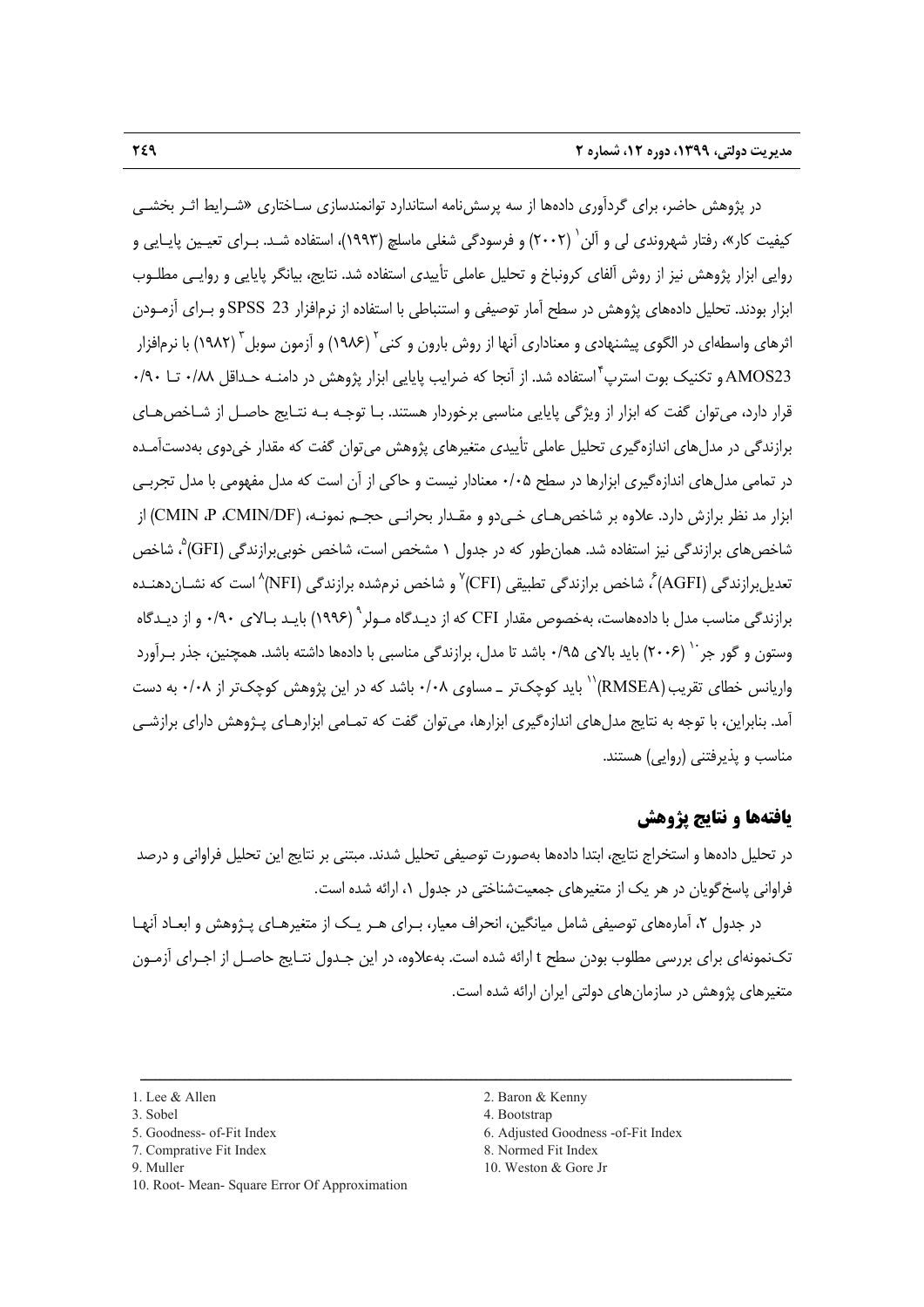| ັ                                                                     | $\cdot$ $\cdot$ $\sim$ $\cdot$ $\cdot$ | $3.9.7 C + 9.32$<br>, , , , , , | . .        |
|-----------------------------------------------------------------------|----------------------------------------|---------------------------------|------------|
| درصد فراوانی                                                          | فراوانی                                | گزينه                           | متغير      |
| $\mathbf{Y}\boldsymbol{\cdot}/\mathbf{Y}$                             | $\mathcal{N}\cdot\mathcal{Q}$          | تهران                           |            |
| 19/5                                                                  | $\mathcal{L}$ .                        | اصفهان                          |            |
| $\gamma\gamma/\mathcal{A}$                                            | $\lambda \cdot \lambda$                | شيراز                           | استان      |
| $\backslash\mathop{\mathsf{A}}\nolimits/\mathop{\mathsf{F}}\nolimits$ | $\mathcal{L}$ .                        | گيلان                           |            |
| $\lambda \lambda / \ell$                                              | $\mathcal{N}\cdot\mathcal{N}$          | كرمان                           |            |
| $\Delta V/\Upsilon$                                                   | ۲۹۵                                    | مرد                             |            |
| $Y\gamma\gamma$                                                       | $\mathsf{Y}\mathsf{Y}\cdot$            | زن                              | جنسيت      |
| $\mathcal{M}/\mathcal{A}$                                             | ١۵                                     | زیر ۳۰ سال                      |            |
| $\Gamma\Lambda/\Delta$                                                | $\gamma$ ۴۷                            | ۳۱ تا ۴۰ سال                    |            |
| 45/2                                                                  | ٣٣٩                                    | ۴۱ تا ۵۰ سال                    | سن         |
| $\frac{1}{2}$                                                         | 116                                    | ۵۱ سال و بیشتر                  |            |
| $\lambda \gamma / \lambda$                                            | ٧١                                     | کمتراز ۵ سال                    |            |
| $\mathbf{Y}\setminus\mathbf{Y}$                                       | $\mathcal{N}$ .                        | ۵ تا ۱۰ سال                     |            |
| $\mathfrak{f} \mathfrak{f} \mathfrak{f} / \mathfrak{f}$               | $\uparrow\uparrow\uparrow$             | ۱۱ تا ۲۰ سال                    | سابقه كار  |
| $\mathbf{Y}\boldsymbol{\cdot}/\boldsymbol{\cdot}$                     | $\mathcal{N}\cdot\mathcal{V}$          | بیشتراز ٢٠ سال                  |            |
| ۵۱۶                                                                   | ٢٩                                     | مربى                            |            |
| $\Upsilon/\Upsilon$                                                   | ٢۴٣                                    | استاديار                        |            |
| $\gamma\gamma\gamma$                                                  | ۱۶۹                                    | دانشيار                         | مرتبه علمى |
| 15/5                                                                  | $\forall \mathfrak{f}$                 | استاد                           |            |

**جدول .1 فراواني و درصد فراواني پاسخگويان بر حسب متغيرهاي جمعيتشناختي** 

در آزمون تي تكنمونهاي ميانگين بهدستآمده براي هر متغير (بعد) با ميانگين نظري (3) مقايسه شد. بـا توجـه بـه نتايج جدول سطح كلي چهار متغير (توانمندسازي ساختاري، رفتار شهروندي فردي، رفتار شهروندي سازماني و فرسودگي شغلي) و تمام ابعاد آنها در جامعه بررسيشده، در سطح مطلوب قرار دارند. با توجه به اينكه در اين پژوهش بـراي آزمـون مدل پيشنهادي و فرضيههاي پژوهش از مدل سازي معادلات ساختاري استفاده شده است، ابتدا پيش فرض هاي استفاده از مدلسازي معادلات ساختاري براي هر يك از متغيرهـاي پـژوهش بررسـي شـدند. پـيشفـرض نخسـت، در اسـتفاده از مدلسازي معادلات ساختاري فاصلهاي بودن مقياس اندازهگيري متغيرهاي پژوهش است كه با توجه بـه مقيـاس (طيـف ليكرت) استفادهشده، پيشفرض برقرار است. پيشفرض دوم، تعديل دادههاي گمشده و حذف دادههاي پرت است كـه در آناليز دادههاي پژوهش، براي اين موارد مصداقي وجود نداشت. در رابطه با پيشفرض سوم، براي استقلال خطاها آزمـون دوربين ـ واتسون اجرا شد. با توجه به اينكه آماره دوربين ـ واتسون محاسبهشده براي متغيرهاي توانمندسـازي سـاختاري (1/75)، رفتار شهروندي فردي (1/76)، رفتار شهروندي سازماني (1/84) و فرسودگي شـغلي (1/92)، در محـدوده قابـل قبول (بين ١/۵ و ٢/۵) قرار دارد، اين پيشفرض نيز برقرار است. پيشفررض چهارم، مربوط به نرمال بودن دادهها اسـت.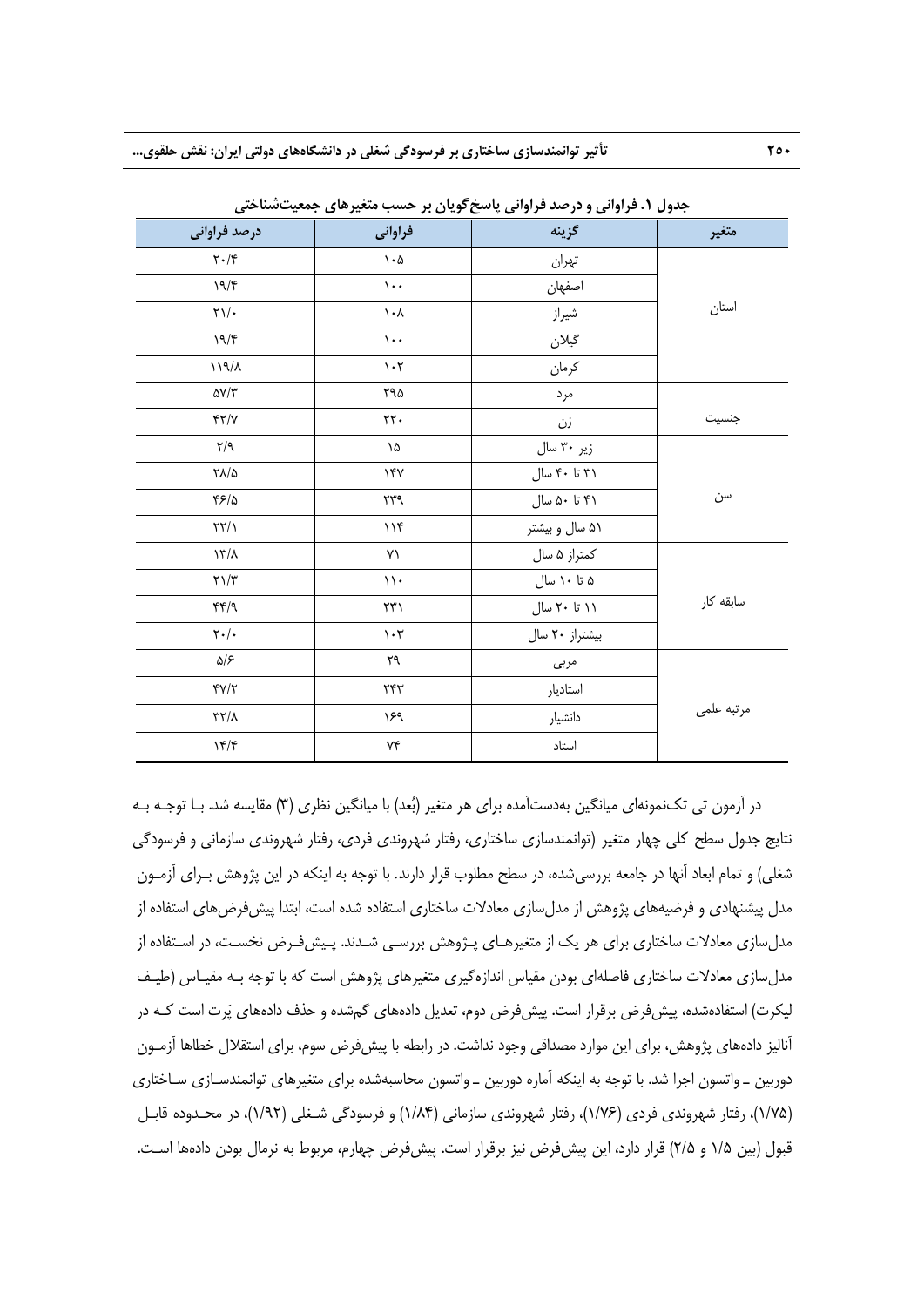يكي از راههاي بررسي توزيع دادهها استفاده از ضرايب چولگي كجي و كشيدگي متغيرهاي پژوهش است. نسبت بحرانـي كجي و كشيدگي براي متغير توانمندسازي ساختاري، بهترتيب (-0/09) و (-0/42)، براي متغير رفتار شـهروندي فـردي، بهترتيب (-0/68)، (-0/30)، براي متغير رفتار شهروندي سازماني بهترتيب (-0/88) و (0/90) و بـراي متغيـر فرسـودگي شغلي بهترتيب (0/20) و (-0/73) محاسبه شد كه همه آنها در فاصله قابل قبول بين ±2 قـرار دارنـد. بنـابراين، توزيـع دادهها براي هر چهار متغير نرمال است.

| میانگین نظری = ۳/۰۰ |                                            |                      |                                   | متغير (بُعد)               |  |
|---------------------|--------------------------------------------|----------------------|-----------------------------------|----------------------------|--|
| مقدارp              | أماره t                                    | انحراف معيار         | ميانگين                           |                            |  |
| $\cdot/\cdot\cdot$  | $\mathsf{r} \cdot / \mathsf{v} \mathsf{v}$ | $\cdot/\Delta$ .     | $\frac{1}{2}$                     | توانمندسازی ساختاری        |  |
| $\cdot/\cdot\cdot$  | $\Upsilon V/\Upsilon$                      | $\cdot/\gamma$ ۴     | $\mathcal{M}\setminus\mathcal{T}$ | فرصت                       |  |
| $\cdot/\cdot\cdot$  | 19/11                                      | $\cdot$ /YA          | $\frac{1}{2}$                     | حمايت                      |  |
| $\cdot/\cdot\cdot$  | $YY/\Delta f$                              | $\cdot/\Upsilon$     | $\Upsilon/\Upsilon\Upsilon$       | اطلاعات                    |  |
| $\cdot/\cdot\cdot$  | YF/Y                                       | .758                 | $\Upsilon/\Upsilon$               | منابع                      |  |
| $\cdot/\cdot\cdot$  | 17/T                                       | .15Y                 | $\frac{y}{5}$                     | قدرت رسمى                  |  |
| $\cdot/\cdot\cdot$  | $\Upsilon \Upsilon / \Upsilon$             | $\cdot$ / $\vee\tau$ | $\mathbf{r}/\mathbf{r}$ .         | قدرت غيررسمي               |  |
| $\cdot/\cdot\cdot$  | $-9/29$                                    | .797                 | $f/\Delta\Delta$                  | رفتار شهروندي فردي         |  |
| $\cdot/\cdot\cdot$  | $-\Delta/\mathfrak{r}$ Y                   | 1/75                 | Y/YY                              | تواضع                      |  |
| $\cdot/\cdot\cdot$  | $-\gamma/\tau$ .                           | $\cdot/\gamma$ ۶     | $\mathfrak{r}/\mathfrak{q}$ .     | رفتار مساعدتى              |  |
| $\cdot/\cdot\cdot$  | $-\frac{1}{\sqrt{2}}$                      | .157                 | 4/99                              | رفتار شهروندی سازمانی      |  |
| $\cdot/\cdot\cdot$  | TY/99                                      | $\cdot/\gamma$ .     | Y/95                              | فضيلت مدنى                 |  |
| $\cdot/\cdot\cdot$  | YY/XY                                      | .75                  | $Y/\Omega$                        | وجدان كارى                 |  |
| $\cdot/\cdot\cdot$  | 58/48                                      | $\cdot/\lambda$      | Y/FQ                              | فرسودگی شغلی               |  |
| $\cdot/\cdot\cdot$  | $\Upsilon V/V$                             | $1/\cdot$ ۴          | $Y/Y$ $\Delta$                    | خستگى عاطفى                |  |
| $\cdot/\cdot\cdot$  | 55/20                                      | $\frac{1}{1}$        | $Y/\mathcal{F}Y$                  | تھی شدن از ویژگیھای شخصیتی |  |
| $\cdot/\cdot\cdot$  | Y5/9                                       | $\cdot/\lambda$ ۴    | $\frac{8}{4}$                     | كاهش عملكرد فردى           |  |

**جدول .2 آمارههاي توصيفي متغيرهاي پژوهش و نتايج بررسي مطلوب بودن سطح آنها** 

با توجه به برقرار بودن اين پيشفرضها و مناسب بودن روايي ابزارهاي سنجش، مدل مفهومي پـژوهش بـه شـيوه مدل سازي معادلات ساختاري آزمون شد كه مدل آماري اجراشده در شكل ٢ نشان داده شده است. شاخص هـاي بـرازش ارائهشده در جدول 3 نشان ميدهند كه مدل پيشبينيشده روابط بين متغيرهاي پـژوهش از بـرازش مناسـبي برخـوردار است.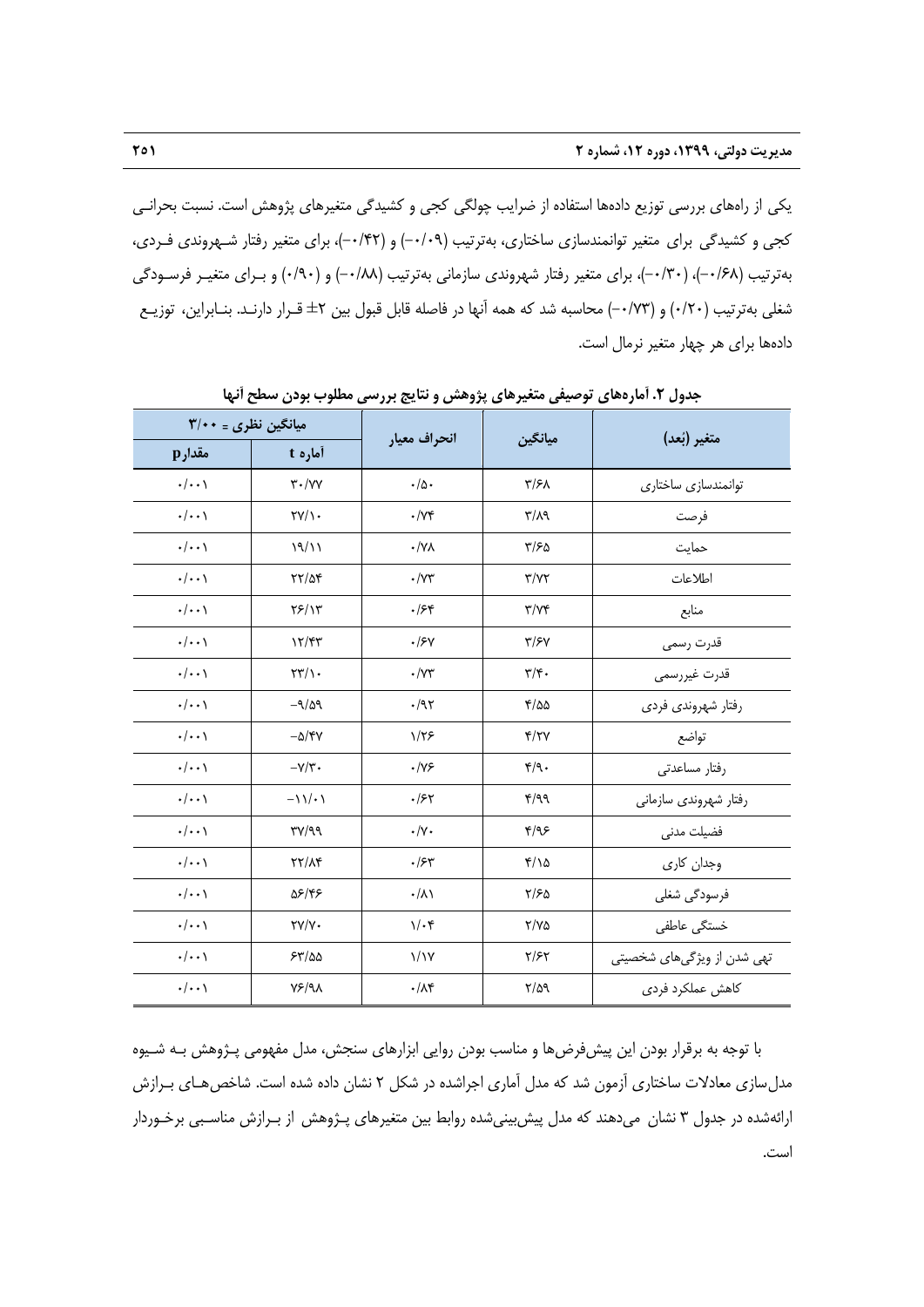

**شكل .2 مدل ساختاري پژوهش**

| <b>RMSEA</b>                    | $\overline{\mathbf{H}}$ | 읍            |             | 国            | $\sim$<br><b>GHI</b> | GFI          | ъ                     | NPA<br>ᄫ | ្ទ<br>È<br>ЯФF | 모                        | $\Omega$<br>È   | شاخصهای<br>برازندگی الگو |
|---------------------------------|-------------------------|--------------|-------------|--------------|----------------------|--------------|-----------------------|----------|----------------|--------------------------|-----------------|--------------------------|
| $\cdot/\cdot$ ۳ $\cdot$         | $\cdot$ /99             | $\cdot$ /99  | $\cdot$ /99 | $\cdot$ /99  | $\cdot$ /98          | $\cdot$ /99  | $\cdot/\cdot\Delta$   | ۶۳       | $\gamma$       | ۲۸                       | $Y\setminus YY$ | الگوی برازششده           |
| $\langle \cdot   \cdot \rangle$ | >.(9)                   | $>\cdot$ /9. | $>$ ./9.    | $>\cdot$ /9. | $>\cdot$ /9.         | $>\cdot$ /9. | $>\cdot/\cdot \Delta$ |          | ₩              | $\overline{\phantom{m}}$ | $= df$          | مقادير مطلوب             |

**جدول .3 شاخصهاي نيكويي برازش مدل ساختاري متغيرهاي پژوهش** 

نتايج بهدستآمده از آزمون مدل بالا نشان ميدهد (جدول 4) كه اثر مستقيم توانمنديسازي ساختاري بر فرسودگي شغلي (P> ·/·۵، ۵ $\beta$ ، ۵ $\beta$ ۰/۰۶ = ۰/۰۶ معنادار نيسـت كـه بيـانگر رد فرضـيه نخسـت پـژوهش اسـت. اثـر مسـتقيم توانمندي سازي ساختاري بر رفتار شهروندي فردي (0/05 - P)، 2/07 + = 7/81 مثبت و معنادار اسـت كـه بيـانگر تأييد فرضيه دوم پژوهش است. همچنين اثر مستقيم توانمنديسازي ساختاري بر رفتار شهروندي سـازماني (0/05 > P، t = ۳/۲۷ هـ// 6/19 = 6) مثبت و معنادار است كه نشان دهنده تأييد فرضيه سوم پژوهش است. اثر مستقيم رفتـار شـهروندي فردي بر فرسودگي شغلي (0/05 > P، 3/33 = t، -0/41= ߚ) منفي و معنـادار اسـت كـه بيـانگر تأييـد فرضـيه چهـارم پژوهش است. همچنين اثر مستقيم رفتار شهروندي سازماني بر فرسودگي شـغلي (0/05 > P، -3/99 = t، -0/64 = ߚ)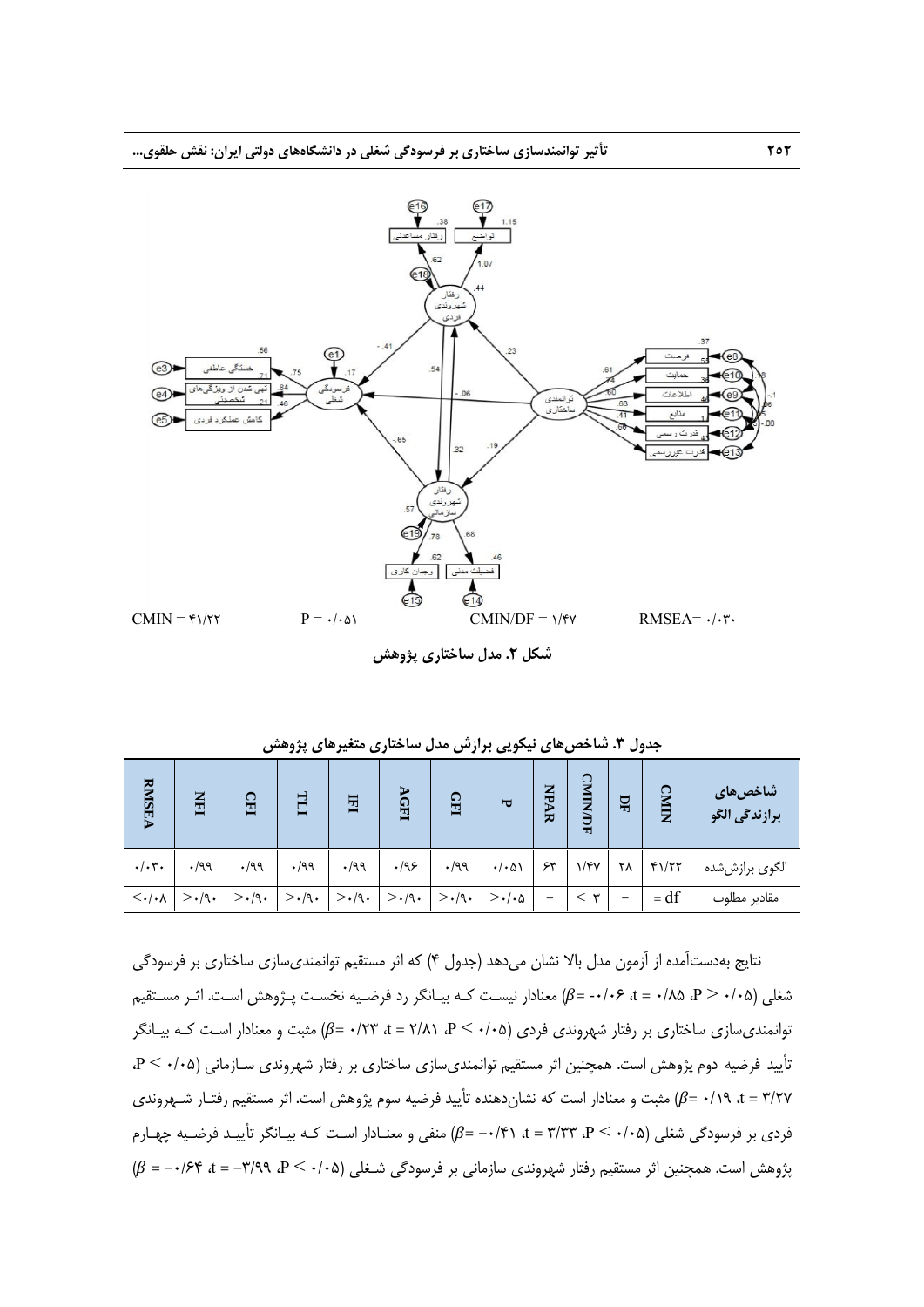منفي و معنادار است كه نشاندهنده تأييد فرضيه پنجم پژوهش اسـت. اثـر مسـتقيم رفتـار شـهروندي فـردي بـر رفتـار شهروندي سازماني (0/05 + 0/05 at = ۴/۳۵ هجبت و معنادار است كه بيانگر تأييد فرضيه ششم پژوهش اسـت. همچنين اثر مستقيم رفتار شهروندي سازماني بر رفتـار شـهروندي فـردي (0/05 = P، 1/89 = t، 0/32=ߚ) بـهسـختي معنادار است كه بيانگر تأييد فرضيه هفتم پژوهش است. اثر غيرمستقيم توانمنديسازي ساختاري بر فرسودگي شـغلي بـا  $\beta = \mu$ نقش میانجی رفتار شهروندی فردی و سازمانی  $\beta = -\lambda \cdot (B - \beta - \beta)$  منفی و معنادار است. اثر كلی توانمندی سـازی ساختاري بر فرسودگي شغلي با نقش ميانجي رفتار شهروندي فردي و سازماني (0/05 - P، -0/16) منفي و معنـادار است كه نشاندهنده تأييد فرضيه هشتم پژوهش است.

| مقدار p                  | آماره t                  | ضريب مسير        | روابط                                      | فرضيه |
|--------------------------|--------------------------|------------------|--------------------------------------------|-------|
| $\cdot$ /٣٩۶             | $-\cdot/\lambda\Delta$   | $-\cdot/\cdot$ ۶ | توانمندسازي ساختاري - > فرسودگي شغلي       | اول   |
| $\cdot/\cdot\cdot\Delta$ | $\mathsf{Y}/\mathsf{A}$  | $\cdot$ /۲۳      | توانمندسازي ساختاري كرفتار شهروندي فردي    | دوم   |
| $\cdot/\cdot\cdot$       | $\mathbf{y}/\mathbf{y}$  | $\cdot/\gamma$   | توانمندسازي ساختاري كرفتار شهروندي سازماني | سوم   |
| $\cdot/\cdot\cdot$       | $-\tau/\tau$             | $-\cdot$ /۴۲     |                                            | چھارم |
| $\cdot/\cdot\cdot$       | $-\mathbf{r}/\mathbf{q}$ | $-150$           | رفتار شهروندي سازماني — فرسودگي شغلي       | پنجم  |
| $\cdot/\cdot\cdot$       | Y/Y                      | $\cdot/\Delta f$ |                                            | ششم   |
| $\cdot/\cdot\Delta$      | $1/\lambda$ ۹            | $\cdot$ /٣٢      | رفتار شهروندي سازماني ← رفتار شهروندي فردي | هفتم  |

**جدول .4 ضريب مسير و معناداري فرضيه هاي پژوهش**

نتايج حاصل از محاسبه اثر مستقيم، غيرمستقيم و كل بين متغيرهاي پژوهش در جدول 5 آمـده اسـت. ايـن نتـايج نشان ميدهد كه بهطور كلي روابط بين كدام متغيرها معنادار و روابط بين كدام متغيرها غيرمعنادار است.

| نتيجه | اثر کل            | اثر غيرمستقيم                                             | اثر مستقيم       | روابط                                | فرضيه      |
|-------|-------------------|-----------------------------------------------------------|------------------|--------------------------------------|------------|
| پذيرش | $-\cdot/\sqrt{2}$ | $-\cdot/\!\setminus\!\cdot$                               | $-\cdot/\cdot$ ۶ |                                      | اول و هشتم |
| پذيرش | $\cdot$ /٣۵       | $\cdot/\gamma$                                            | $\cdot/\tau$ ۳   |                                      | دوم        |
| پذيرش | $\cdot/\tau$      | .19                                                       | $\cdot/\gamma$   |                                      | سوم        |
| پذيرش | $-\cdot/\tau$     | $\cdot/\tau$                                              | $-\cdot$ /۴۲     |                                      | چھارم      |
| پذيرش | $-\cdot/\tau\tau$ | $\cdot/\tau\tau$                                          | $-150$           | رفتار شهروندي سازماني—› فرسودگي شغلي | پنجم       |
| پذيرش | $\cdot$ /۶۵       | $\cdot/\wedge$                                            | $\cdot/\Delta f$ |                                      | ششم        |
| پذيرش | $\cdot/\Upsilon$  | $\boldsymbol{\cdot}/\boldsymbol{\cdot}$ $\mathsf{\gamma}$ | $\cdot/\tau\tau$ |                                      | هفتم       |

**جدول.5 اثرهاي مستقيم و غيرمستقيم بين متغيرهاي پژوهش**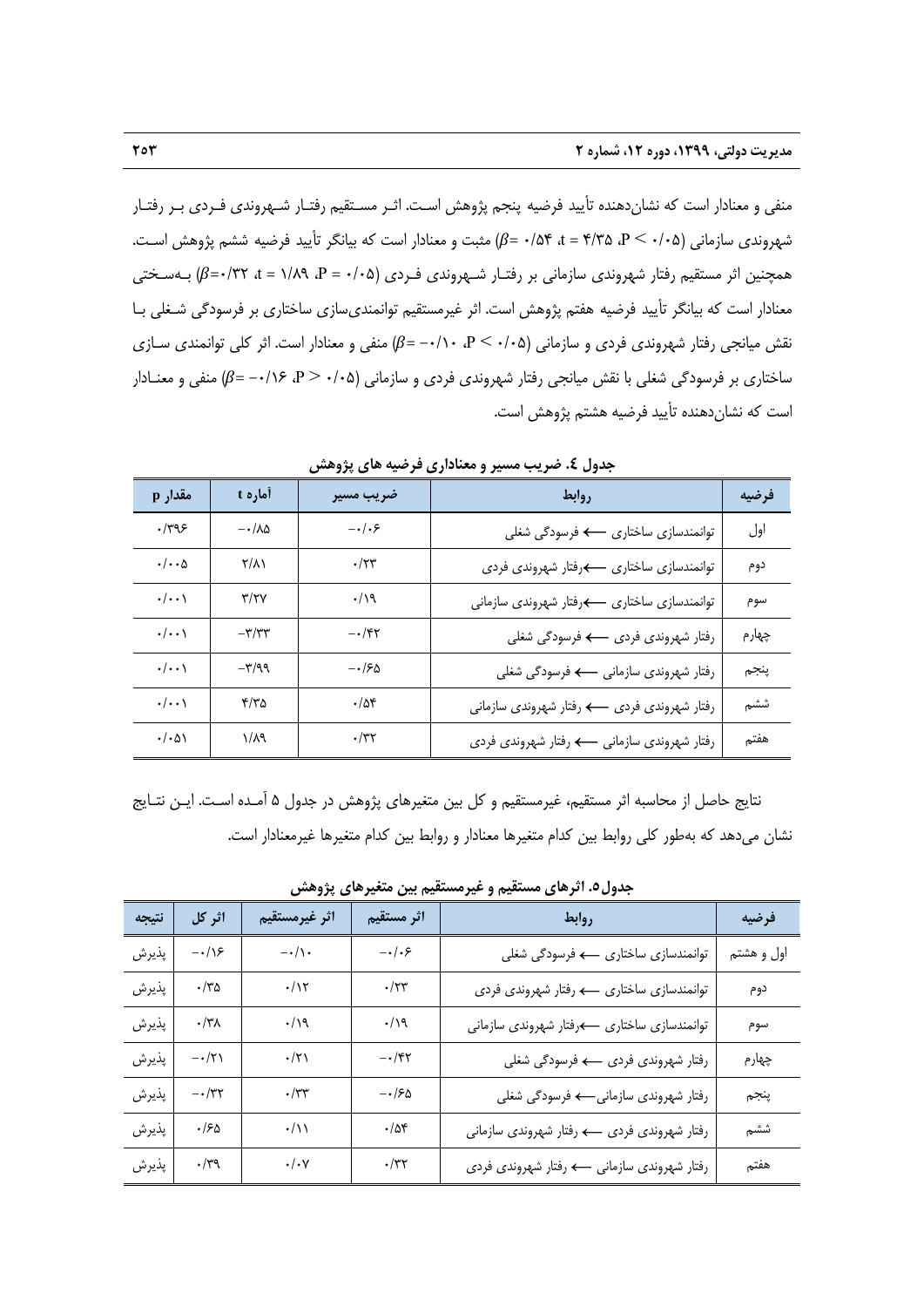#### **نتيجهگيري، بحث و پيشنهادها**

از آنجا كه در اين پژوهش هشت فرضيه تدوين و بررسي شده است و با توجه به پيشينه پژوهش براي فرضيههاي اول تـا پنجم، برخي سوابق معدود پژوهشي مربوط به پژوهشهاي انجامشده وجود دارد، اما براي فرضيههاي ششم تا هشـتم در داخل و خارج كشور هيچگونه سابقه پژوهشي يافت نشد و بررسي اين موضوعات بهعنوان نـوآوريهـاي تئوريـك بـراي نخستين بار در سطح جهان در اين پژوهش انجام شده است. نتيجه حاصل از بررسي فرضيه اول پژوهش و نداشتن تـأثير مستقيم توانمندسازي ساختاري بر فرسودگي شغلي با نتـايج پـژوهشهـاي آقاجـاني و همكـاران (1392)، محمـدخاني و همكـاران (1392)، علـم و همكـاران (1394)، بـوگلر و سـومخ (2004)، ماسـلچ و همكـاران (2001)، اورگـان (1988)، اورگامبيدز و همكاران (2017) و گو و همكاران (2016)، همسو بوده است. نتيجه حاصل از بررسـي فرضـيه دوم و تأييـد تأثير مستقيم و مثبت توانمندسازي ساختاري بر رفتار شهروندي فردي با نتايج پژوهشهاي جنيـون و ساسـميتا، (2015)، آلتينكورت و همكاران (2016) و پريزاده و بشليده (1398) همسو بوده است. نتيجه حاصل از بررسي فرضيه سوم و تأييد تأثير مستقيم و مثبت توانمندسازي ساختاري بر رفتار شـهروندي سـازماني بـا نتـايج پـژوهشهـاي جنيـون و ساسـميتا، (2015)، آلتينكورت و همكاران، (2016) و پريزاده و بشليده، (1398) همسو بوده است. نتيجه حاصل از بررسي فرضـيه چهارم و تأييد تأثير مستقيم رفتار شهروندي فردي بر فرسودگي شغلي با نتايج پژوهشهاي آقـايي و همكـاران (1392) و جمالي، تقي پور ظهير و صالحي (1388) ناهمسو بوده است. نتيجه حاصل از بررسي فرضيه پنجم و تأييد تأثير مستقيم و منفي رفتار شهروندي سازماني بر فرسودگي شغلي با نتايج پژوهشهاي آقايي و همكـاران (1392) و جمـالي و همكـاران (1388) همسو بوده است. نتيجه حاصل از بررسي فرضيه ششم و تأييد تأثير مستقيم و مثبت رفتار شـهروندي فـردي بـر رفتار شهروندي سازماني و نتيجه حاصل از بررسي فرضيه هفتم و تأييد تأثير مستقيم و مثبت رفتار شهروندي سازماني بـر رفتار شهروندي فردي است. بنابراين، يافتههاي حاصل از بررسي فرضيه ششم و هفتم كه نشاندهنده تأثير دوسـويه ايـن دو متغير است، تأييدكننده لزوم توجه به تقويت رفتار شهروندي فردي و سازماني در دانشگاههاي دولتي ايران است. نتيجه حاصل از بررسي فرضيه هشتم پژوهش و تأييد تأثير منفي و غيرمستقيم توانمندسازي ساختاري از طريق رفتار شـهروندي فردي و رفتار شهروندي سازماني بهعنوان ميانجي بر فرسودگي شغلي است. با توجه به بررسيهاي انجامشده پژوهشـگر، پژوهشي كه ميزان رابطه بين توانمندسازي ساختاري از طريـق متغيـر ميـانجي رفتـار شـهروندي فـردي و سـازماني بـا فرسودگي شغلي را بررسي كرده باشد، يافت نشد، از اين رو، امكان مقايسه براي پژوهشگر حاصل نشد. اين نتيجه نشـان ميدهد كه با افزايش توانمندسازي ساختاري، ميزان فرسودگي شغلي كاركنان كاهش مييابد. در تبيين اين يافته ميتوان بيان داشت كه مؤلفههاي توانمندسازي ساختاري يعني فرصت، اطلاعات، حمايت و منابع، عوامل بسيار مهمي هستند كه باعث ميشوند كاركنان بهكمك آنها با محيط كار خود سازگار شوند و تواناييهاي خود را رشد و توسعه دهند. ارائه فرصت به كاركنان به رشد، ارتقا، موفقيت و افزايش اثربخشي سازمان منجر ميشود، قرار دادن اطلاعات در اختيار كاركنان سبب ميشود تا آنان شانس يادگيري تصميمهاي مهم سازماني، اطلاعات و سياسـتهـا را داشـته باشـند. ارائـه اطلاعـات بـه كاركنان نيز باعث كاهش يا از بين رفتن ابهام نقش ميشود كه به افزايش عملكرد شغلي كاركنان منجر ميشود. هنگامي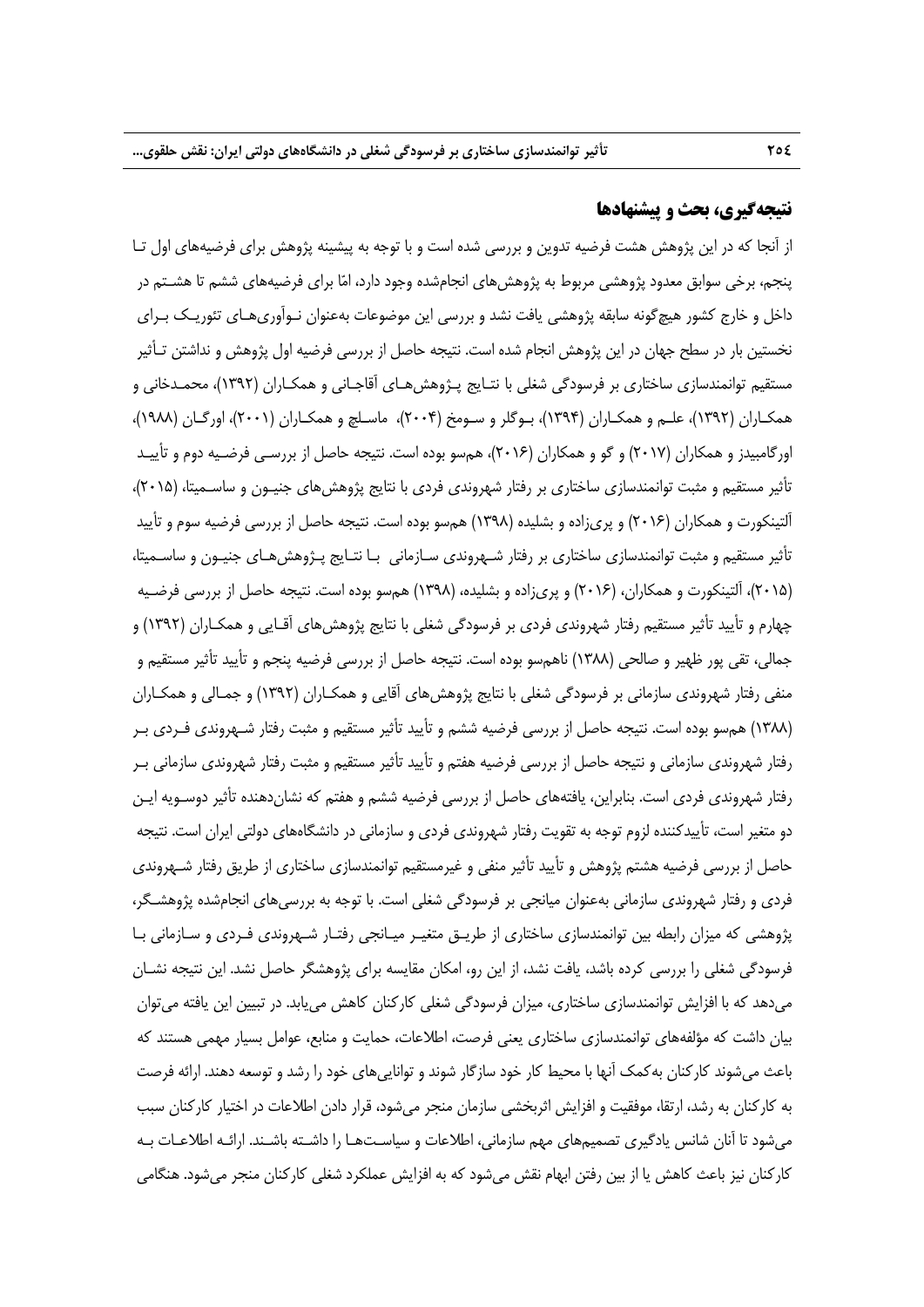كه كاركنان براي رسيدن به اهداف سازماني، به مواد، پول، زمان و تجهيزات ضروري دسترسي داشـته باشـند و از سـوي مدير و ساير همكاران حمايت عاطفي شوند و از آنان بازخورد و راهنمايي و پيشنهادهاي سازندهاي دريافت كنند، احسـاس ميكنند كه براي انجام كارهاي خود و رسيدن به اهداف شغلي و سازماني به هر آنچه لازم است، دسترسي كافي دارنـد و براي استفاده از آنها آزادند و در اين مسير نيز حمايتها و راهنماييهاي لازم را دريافت ميكنند. نتيجه ايـن نـوع شـرايط باعث ميشود تا عملكرد آنان بسيار بالا رود. تمام موارد ذكرشده باعث ميشوند تا محيطي پويا و عاري از تنيدگي به وجود آيد. زيرا اگر كاركنان خود را در محيطي حمايتكننده تصور كنند، تنيدگي شغلي آنان بسيار كمتر ميشود. در اين صـورت فرسودگي شغلي در ميان كاركنان كاهش مييابد و انگيزه آنان براي انجام بهتر كارها بيشتر ميشود كه تأخير، قصد ترك شغل، بيتمايلي به انجام كارها و احساس خستگي و كسالت كه از نشانههاي بارز فرسودگي شغلي هستند، بهواسطه ايـن محيط حمايتكننده، پويا، بهروز و تعاملي، بسيار كاهش پيدا ميكنند. بنابراين به مديران و رؤسـاي دانشـگاههـا پيشـنهاد ميشود، بهمنظور پايش مستمر رضايت شغلي اعضاي هيئت علمي دانشگاه خود، به سفارش پژوهش سالانه در ايـن بـاره اقدام كنند. اين اقدام ضمن كمك به گسترش فرهنگ «دانشگاه پژوهي»، به ارتقـاي كيفيـت علمـي دانشـگاه از طريـق برنامهريزي بهمنظور افزايش رضايت شغلي اعضاي هيئـت علمـي كمـك خواهـد كـرد. همچنـين از سياسـتگـذاران و برنامهريزان نيز انتظار ميرود، بهمنظور تقويت پايههاي اصلي در رضايت شغلي، با ايجاد دفتر «آموزش مـداوم» در وزارت علوم براي فراهم كردن امكان شركت اعضاي هيئت علمي در دورههاي دانشافزايي علمي و آشنايي با دستاوردهاي جديد علمي در دنيا، اجرايي شدن حمايت حقوقي كامل وزارت علوم از اعضاي هيئت علمي در سراسر كشور و توجه جـدي بـه «رفاه و سلامت اعضاي هيئت علمي» در ايران اقدام كنند.

#### **منابع**

- آقاجاني، حسنعلي؛ صمدي مياركلائي، حسين؛ صمدي مياركلائي، حمزه (1392). ارتباط رفتار شـهروندي سـازماني و توانمندسـازي روان شناختي كاركنان. *مديريت دولتي،* ۵(۲)، ۱–۱۸.
- آقايي، رضا؛ آقايي، ميلاد؛ آقايي، اصغر (1392). بررسي رابطه ميان فرسودگي شـغلي، رفتـار شـهروندي سـازماني، جـو سـازماني و فرهنگ سازمان*ي. مديريت دولتي،* ۵(۴)، ۱–۱۸.
- اميركبيري، عليرضا؛ تقوي نژاد، سيدكامل؛ خادمي، علي اكبر (1396). بررسي تأثير توانمندسازي بر تمايل به ترك خدمت كاركنان با متغير ميانجي رضايت شغلي مورد مطالعه: اداره كل امور مالياتي جنوب شهر تهـران. *پـژوهشنامـه ماليـات،* 7۵(۳۵)، ۸۷–  $\Lambda$ .۶
- بنياد كاريزمه، طاهره؛ رحيمي پردنجاني، طيبه؛ محمدزاده ابراهيمي، علـي (1395). بررسـي رابطـه بـين توانمندسـازي سـاختاري و روان شناختي با رضايت شغلي پرستاران. *مجله حيات* ٢٢ (٣)، ٢٠١ - ٢١۵.
- پري زاده، سيما؛ بشليده، كيومرث (1389). رابطه توانمندسازي ساختاري و رفتار شهروندي سازماني: بـا نقـش ميـانجي فرسـودگي شغلي. مجله روانشناسي، 23(4)، .16-1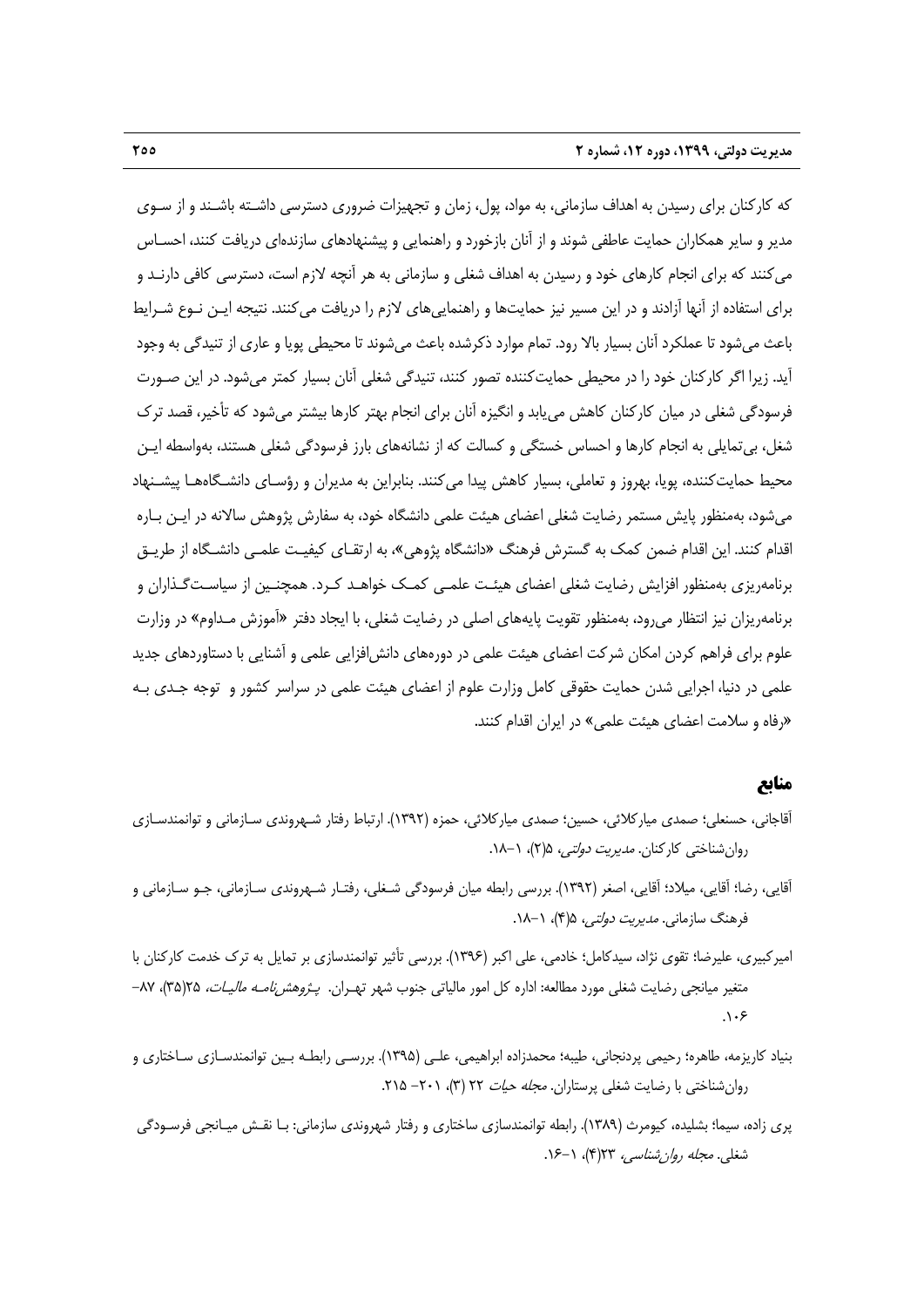- خشويي، مهديه سادات؛ بهرامي، مريم (1393). نقش توانمندسازي روانشناختي و تعهـد سـازماني بـر فرسـودگي شـغلي معلمـان. روانشناسي مدرسه، 3(1)، 37 - .54
- رحيمي دادكان، نعمت االله؛ ناستي زايي ناصر (1395). رابطه سازگاري شغلي با توانمندسازي روانشناختي و فرسودگي شغلي اعضاي هيئت علمي. پژوهش در آموزش علوم پزشكي، 8 (4)، -19 .28
- روشندل اربطاني، طاهر؛ فرهنگي، علي اكبر؛ ربيعي، علي؛ رادفرد، سودابه (1396). شناسايي عوامـل مـؤثر بـر توانمندسـازي منـابع انساني در سازمان هاي ارتباطاتي و رسانهاي دولتي. *مديريت دولتي،* 9(٣)، ۵۲۷-۵۳۸.
- سلطاني نژاد، نيما؛ رشيد، علياصغر؛ خنيفر، حسين (1397). اثر توانمندسازي روانشناختي و حمايـت سـازماني بـر ارتقـاي عملكـرد شغلي كاركنان اداره كل تعاون، كار و رفاه اجتماعي استان كرمان. فصـلنامه علمـي پژوهشـي تعـاون <sup>و</sup> كشـاورزي، 7(26)،  $\Lambda$ K $-1\Delta V$
- سليمي، جمال؛ عبدي، آرش (1396). مطالعه رابطه بين توانمندسازي روانشناختي و رضايت شغلي معلمان؛ بررسي نقـش ميـانجي رفتار شهروندي سازماني. *روان شناسي مدرسه، ۱۶*(۴)، ۷۰-۹۸.
- صادقي بروجردي، سعيد؛ علي آبادي، سميرا (1390). بررسي وضعيت تحليل رفتگي اعضاي هيئت علمي دانشگاههاي دولتي منطقه غرب كشور. *اولين همايش بين المللي مديريت، آيندهنگري، كارآفريني و صنعت در آموزش عالي*. وزارت علوم، تحقيقـات و فناوري، دانشگاه كردستان.
- صادقيان قراقيه، سعيد؛ شكري، صابر؛ شاكري، زهره؛ پورمجرب، گلآرا (1395). بررسي تأثير اقـدامات مـديريت منـابع انسـاني بـر رضايت شغلي (مطالعه موردي: كاركنان دانشگاه تهران). *مديريت دولتي، ١*(١)، ١٤٧-١٨٠.
	- طبرسا، غلامعلي؛ رامين مهر، حميد (١٣٨٩). ارائه مدل رفتار شهروندي سازماني. *چشمانداز مديريت دولتي،* ٦(٣)، ١٠٣–١١٧.
- طبرسا، غلامعلي؛ شكوهيار، سجاد؛ الفت، محمد (1397). تأثير متناقض رضايت شغلي بر آواي مخرب كاركنان بـا توجـه بـه نقـش ميانجيگري شبكههاي اجتماعي و تعهد سازماني. *مديريت دولتي،* ١(٢)، ٣١١-٣٢٢.
- عابدي، محمدرضا؛ شفيع آبادي، عبداالله؛ احمدي، سيدكاظم؛ سليمي زاده، محمد كـاظم (1386). بررسـي ميـزان فرسـودگي شـغلي مشاوران آموزش و پرورش شهر اصفهان و عوامل مؤثر بر آن. *دانش و پژوهش در روان شناختي*، 5(۱۵)، ۲۲–۲۸.
- عارفي، محبوبـه؛ قهرمـاني، محمـد؛ طـاهري، مرتضـي (1389)، ميـزان فرسـودگي شـغلي و رابطـة آن بـا منتخبـي از متغيرهـاي جمعیتشناختی در اعضای هیأت علمی دانشگاه شهیدبهشتی. *فصلنامه روان شناسی کاربردی*، ۴(۱۴)، ۷۲–۸۶.
- علم، زهرا؛ رفيعي، صالح؛ علم، شهرام (1394). ارتباط عدالت سازماني و توانمندسازي با رفتار شهروندي اعضاي هيئت علمي تربيت بدني دانشگاه آزاد اسلامي. *پژوهش در ورزش تربيتي،* ۹(۹)، ۲۰-۳۰.
- فياضي، بي بي مرجان؛ حقشناس گرگابي، محمد (1396). شناسايي راهبردهاي توانمندسازي نمايندگان مجلس شـوراي اسـلامي ايران. *مديريت دولتي،* ۹(۱)، ۰-۳۴.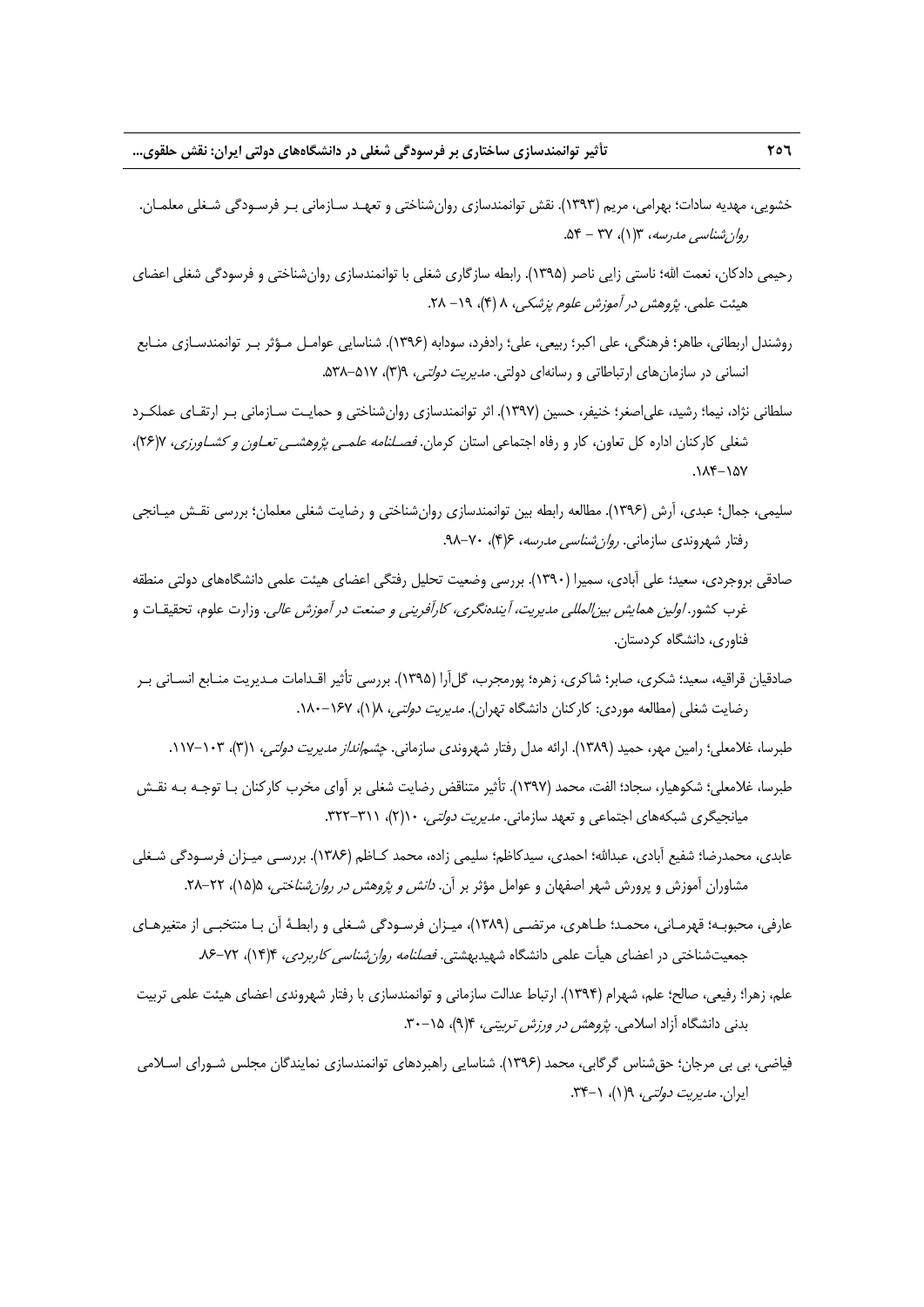محمدخاني، كامران؛ محمد داودي، اميرحسين؛ رزاق پرست، آزيتا (1392). بررسي رابطه بين توانمندسازي روانشناختي، شادكامي با رفتار شهروندي سازماني در بين كاركنان دانشگاه آزاد اسلامي واحد علوم و تحقيقات تهران. فصـلنامه مطالعـات مـديريت شهري، 5(1)، .81-70

#### **References**

- Abedi, M.R., Abadi, A.S., Ahmadi, S.K., & Salimizadeh, M.K. (2007). Investigating the rate of burnout in Isfahan education counselors and the factors affecting it. *Knowledge and Research in Psychology*, 5(15), 22-28. (*in Persian*)
- Aghaei, R., Aghaei, M., & Aghaei, A. (2013). Investigation of relationship between Job fatigue,Organizational citizenship Behavior and Organizational Atmosphere. *Journal of Public Management Research*, 5(4), 1-18. (*in Persian*)
- Aghajani, H.A., Samadi Mirkalayi, H., & Samadi Mirkalayi, H. (2013). Organizational Citizenship Behavior's Relationship and Staffs' Psychological Empowerment*. Public Management*, 5(2), 1-18. (*in Persian*)
- Ahadi, S., & Suandi, T. (2014). Structural empowerment and organizational commitment: The mediating role of Psychological Empowerment in Malaysian Research Universities. *Journal of Asian Development Studies*, 3(1), 44-65.
- Alam, Z., Rafiei, S., & Alam, Sh. (2015). Relationship between organizational justice and empowerment with citizenship behavior of faculty members of Islamic Azad University. *Research in Educational Sports*, 4(9), 15-30. (*in Persian*)
- Altınkurt, Y., Türkkaş Anasız, B. & Ergin Ekinci, C. (2016). The relationships between structural and psychological empowerment of teachers and their organizational citizenship behaviors. *Education and science*, 8(2), 1-18.
- Amir Kabiri, A., Taghvinejad, S.K., Khademi, A.A. (2016). Investigating the effect of empowerment on the tendency of employees to leave the service with the intermediate variable of job satisfaction studied: General Directorate of Tax Affairs in the south of Tehran*. Journal: Autumn Tax Inquiry*, 25(25), 87-106. (*in Persian*)
- Amiri, M., Asadi, M.R., Delbari Ragheb, F. (2011). Identification and Ranking Effective Factors on the Internet Shopping use of Fuzzy ANP. *Journal: Commercial Management,* 3(7), 37- 56. (*in Persian*)
- Arefi, M., Ghahremani, M. & Taheri, M. (2010). Levels of burn out and its relationship with certain demographic factors among faculty members of Shahid Beheshti University. *Journal of Applied Psychology*, 4(14), 72-86. (*in Persian*)
- Awa, W. L., Plaumann, M., & Walter, U. (2010). Burnout prevention: A review of intervention programs. *Patient Education and Counseling,* 78*,* 184-190.
- Babeer, B.R. (1986). Louis Hartz. *Political theory*, 14(3), 355-358.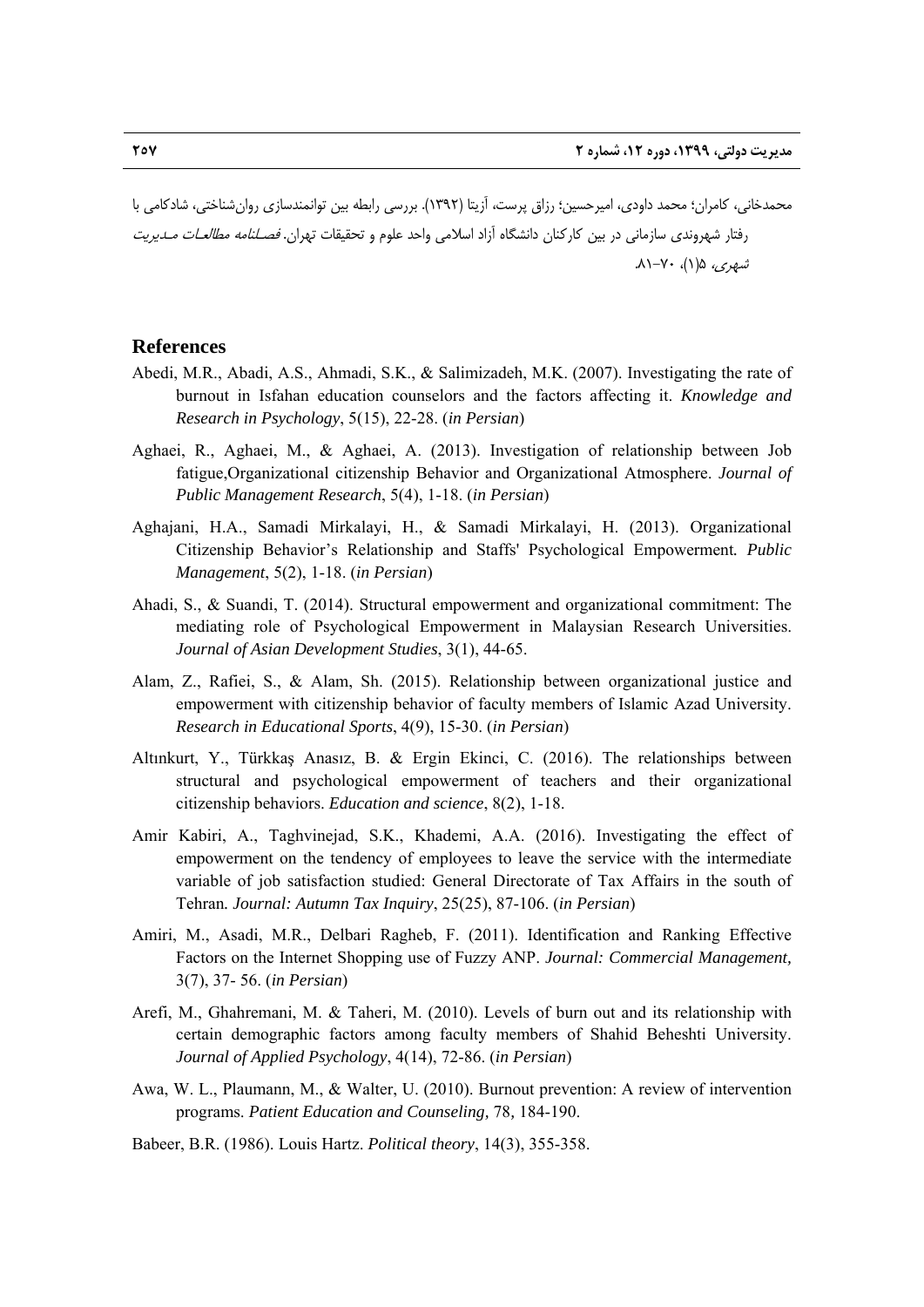- Baron, R.M. & Kenny, D.A. (1986). The Moderator-Mediator Variable Distinction in Social Psychological Research: Conceptual, Strategic, and Statistical Considerations. *Journal of Personality and Social Psychology*, (51), 1173-1182.
- Bateman, T.S. and Organ, D.W. (1983). Job Satisfaction and the Good Soldier: The Relationship between Affect and Employee "Citizenship". *The Academy of Management Journal,* 26 (4), 587-595.
- Bhagat, R. S., Allie, S. M., & Ford, D. L. (1995). Coping with stressful events: An empirical analysis. In R. Crandall & P. L. Perrewé (Eds.), Occupational stress: A handbook. *Series in health psychology and behavioral medicine* (pp. 93–112). Philadelphia, PA: Taylor and Francis.
- Bogler, R. & Somech, A. (2004). Influence of teacher empowerment on teachers' organizational commitment, professional commitment and organizational citizenship behavior in schools. *Teaching and Teacher Education*, 20, 277–289.
- Boniadkarizmeh, T., Rahimi Pardanjani, T., Mohammadzadeh Ebrahimi, A. (2012). The relationships between structural and psychological empowerment and job satisfaction among nurses. Journal of hayat, 22 (3), 201-215. (*in Persian*)
- Borman, W.C., & Motowidlo, S. J. (1997). Task Performance and Contextual Performance: The Meaning for Personnel Selection Research. *Psychology Faculty Publications*, 10(2), 99– 109.
- Campion, M. A., Medsker, G. J., & Higgs, A. C. (1993). Relations between work group characteristics and effectiveness: Implications for designing effective work groups. *Personnel Psychology*, 46, 823-850.
- Chiaburu, D. S., Oh, I. S., Wang, J., & Stoverink, A. C. (2017). A bigger piece of the pie: the relative importance of affiliative and change-oriented citizenship and task performance in predicting overall job performance*. Human Resource Management Review*, 27(1), 97- 107.
- Chiu, S.-F., & Tsai, M.C. (2006). Relationships among burnout, job involvement and organizational citizenship behavior. *The Journal of Psychology*, 140(6), 517-530.
- Chiu, S.F., & Tsai, M.Ch. (2006). Relationships among Burnout, Job Involvement, and Organizational Citizenship Behavior. *The Journal of Psychology*, 140(6), 517–530.
- Cho, J., Laschinger, H.K.S., & Wong, C. (2006). Workplace Empowerment, Work Engagement and Organizational Commitment of New Graduate Nurses. *Nursing Leadership*, 19(3), 43-60.
- Daly, J., Speedy, S. and Jackson, D. (2015). *Leadership and Nursing: Contemporary Perspective.* Second Edition, Churchill Livingstone, Australia.
- Duffield, C., Roche, M., Blay, N., Stasa, H. (2011). Nursing Unit Managers, Staff Retention and the Work Environment*. Journal of Clinical Nursing*, 20(1), 23-33.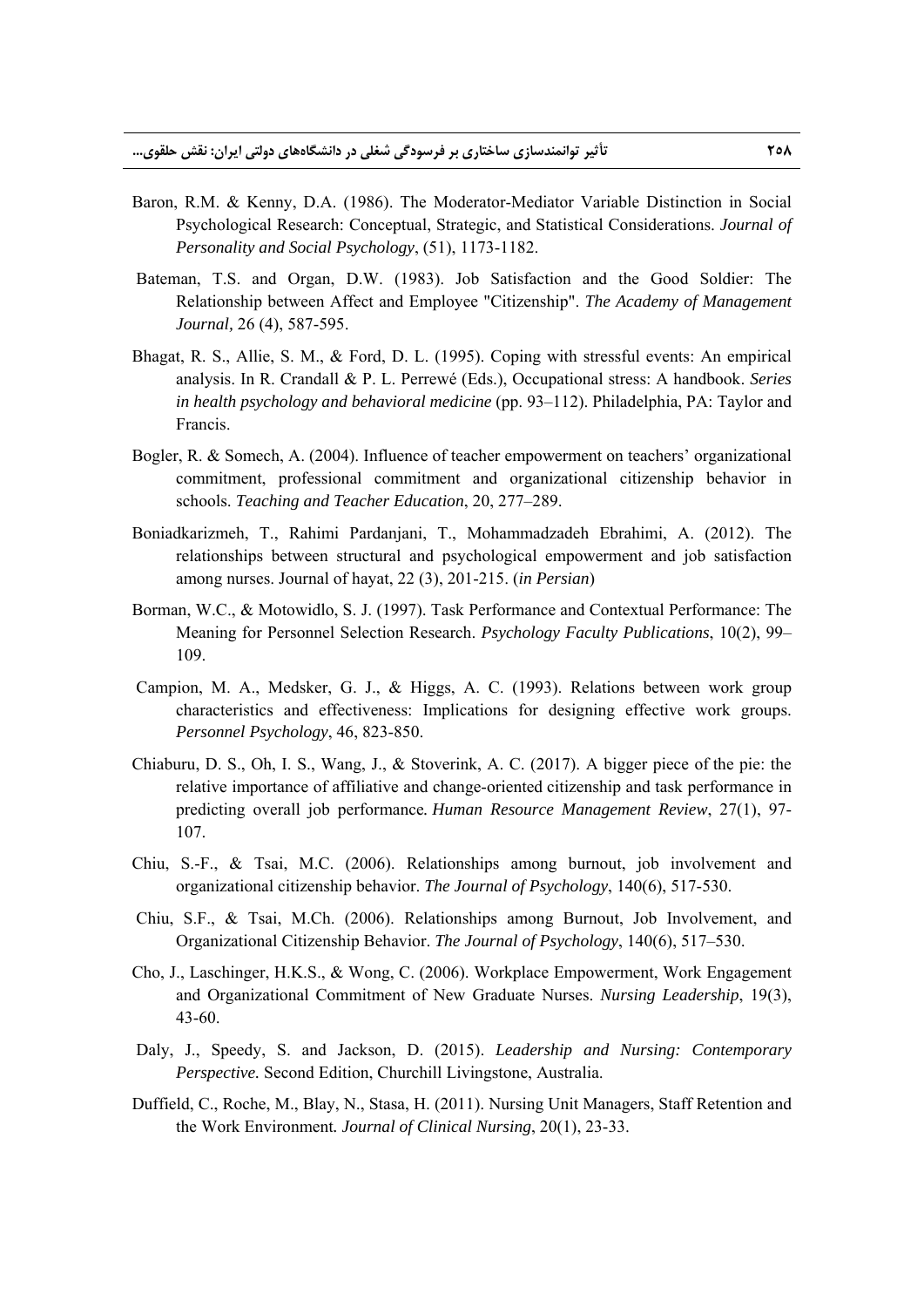- Edwards, J.D., Wadley, V.G., Vance, D.E., Wood, K., Roenker, D.L., Ball, K.K. (2005). The impact of speed of processing training on cognitive and everyday performance. *Aging and Mental Health*, 9(3), 262-271.
- Fayyazi, B.M., & Haghshenas Gorgabi, M. (2017). Identify Strategies of the Empowerment for Iran Parliament Members*. Public Management Quarterly*, 9(1), 1-34. (*in Persian*)
- Freedy, J. R., Shaw, D. L., Jarrell, M. P., & Masters, C. R. (1992). Toward an understanding of the psychological impact of natural disasters: An application of the conservation of resources stress model. *Journal of Traumatic Stress*, 5, 441–454.
- Friedenberg, W.R., & Marx Jr. J.J. (1980). The effect of lithium carbonate on lymphocyte, granulocyte, and platelet function. *The journal of cancer*, 45(1), 91-97.
- Genuine, N. & Sasmita, P. (2015). Structural empowerment as antecedent of organisational citizenship behaviour: An empirical analysis of auxiliary nurses and midwives. *Journal of Organisation & Human Behaviour*, 4(4), 16- 22.
- Glasberg, A. L., Eriksson, S. & Norberg, A. (2007). Burnout and 'stress of conscience' among healthcare personnel*. Journal of advance nursing,* 57(4), 392-403.
- Guo, J., Chen, J., Fu, J., Ge, X., Chen, M. & Liu, Y. (2016). Structural empowerment, job stress and burnout of nurses in China. *Applied Nursing Research*, 31, 41- 45.
- Halbesleben, J. R. B., & Bowler, W. M. (2007). Emotional exhaustion and job performance: the mediating role of motivation. *Journal of applied psychology*, 92 (1), 93-106.
- Harrison, B. J. (1999). Are you destined to burn out? *Fund Raising Management*, 30(3), 25–27.
- Holden, L. (2001). Employee involvement and empowerment. In *Human resource management:a contemporary approach*. Editors Beardswell, Ian and Holden, Len, Pearson Education Limited, Harlow, pp.559-597.
- Honold, L. (1997). A review of the literature on employee empowerment. *Empowerment in Organizations*, 5(4), 202-212.
- Kanter, R. M. (1993). *Men and Women of the Corporation*, 2nd ed*.* Basic Books, New York, NY.
- Kaya, C., & Altınkurt, Y. (2018). Role of Psychological and Structural Empowerment in the Relationship between Teachers' Psychological Capital and Their Levels of Burnout. *Journal Education and Science*, 43 (193), 63-78.
- Khashovi, M.S., & Bahrami, M. (2014). The role of psychological empowerment and organizational commitment in teachers. *Job burnout*, 3(1), 37- 54. (*in Persian*)
- Kidwell, R.E., Mossholder, K.W., & Bennett, N. (1997). Cohesiveness and organizational citizenship behavior: a multilevel analysis using work groups and individuals. *Journal of Management,* 23(6), 775-793.
- Larkin, M., Cierpial, C., Stack, J., Morrison, V., Griffith, C., (March 31, 2008). Empowerment Theory in Action: The Wisdom of Collaborative Governance "OJIN"*. The Online Journal of Issues in Nursing*, 13(2), 1-24.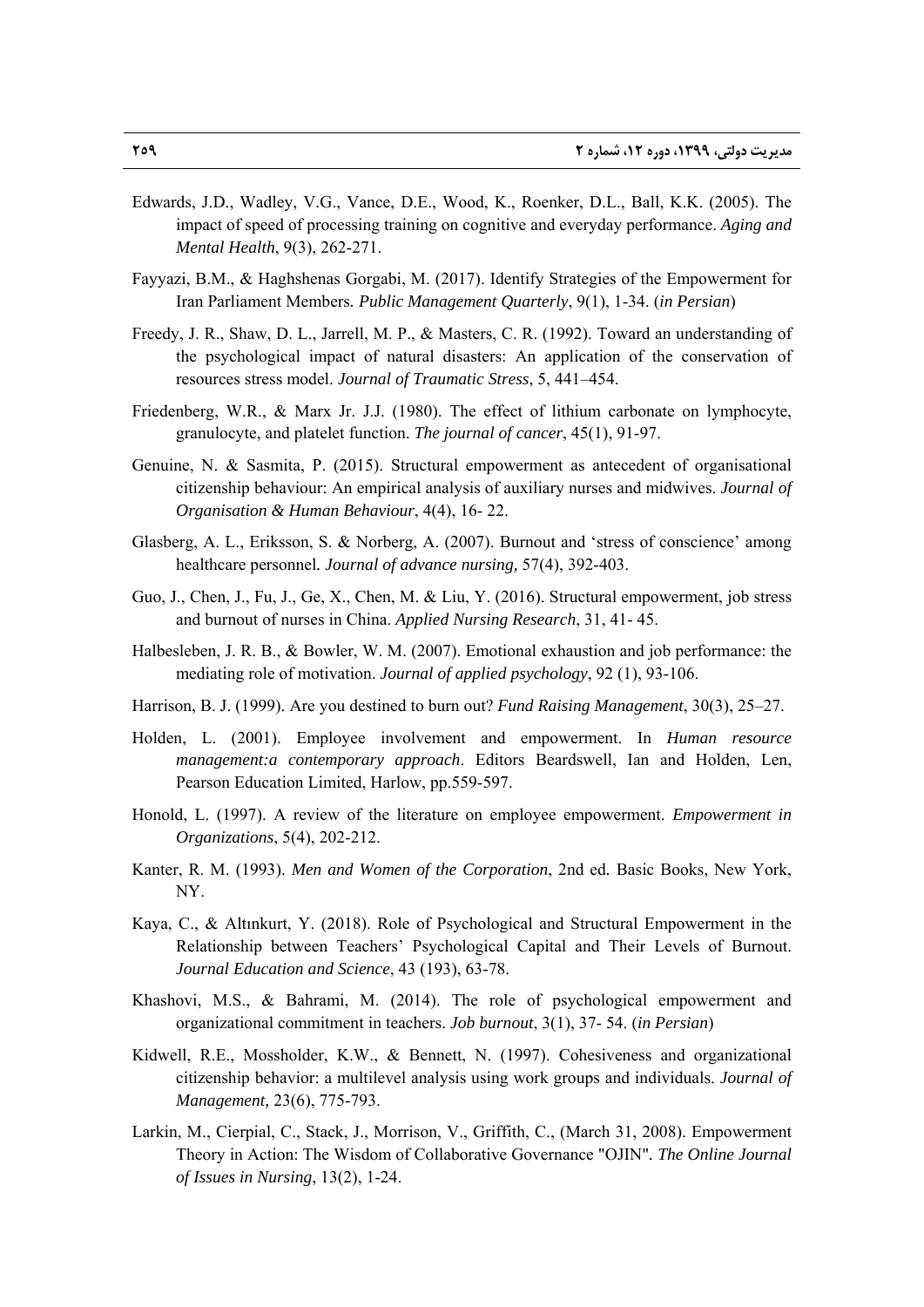- Laschinger, H., Gilbert, S., Smith, L., & Leslie, K. (2010). Towards a comprehensive theory of nurse/patient empowerment: Applying Kanter's empowerment theory to patient care. *Journal of Nursing Management*, 18, 4-13.
- Lee, K., & Allen, N.J. (2002). Organizational citizenship behavior and workplace deviance: the role of affect and cognition*. Journal of Applied Psychology*, 87, 131-142.
- Maslach, C., & Jackson, S. (1981). The measurement of experienced burnout*. Journal of Occupational Behavior*, 2, 99–113.
- Maslach, C., & Leiter, M.P. (1999). Take this job and love it! *Psychology Today*, 32(5), 50–53.
- Maslach, C., Schaufeli, W., & Leiter, M. (2001). Job burnout. *Annual Reviews of Psychology*, 52, 397–422.
- Mehrabian, F., Baghizadeh, K., & Alizadeh, I. (2018). The relationship between empowerment, occupational burnout, and job stress among nurses in Rasht Medical Education Centers: A dataset*. Journal homepage,* Available in: www.elsevier.com/locate/dib
- Minter, L. R. (2009). Faculty Burnout. *Contemporary issues in educational Research*, 2(2), 1-8.
- Mohammadkhani, K., Mohammad Davoodi, A.H., & Razzaqparast, A. (2013). Relationship between Psychological Empowerment, Happiness with Organizational Citizenship Behavior among Islamic Azad University Staff (Tehran Science & Research Branch. *Quarterly Journal of Urban Management Studies*, 5(1), 70-81. (*in Persian*)
- Muller, M. (1996). Author Response. *Journal of obstetric gynecologic and neonatal nursing*, 25(16), 464.
- Orgambídez-Ramos, A., Borrego-Alés, Y., Vázquez-Aguado, O. & March-Amegual, J. (2017). Structural empowerment and burnout among Portuguese nursing staff: An explicative model. *Journal of Nursing Management,* 25(8), 616-623.
- Organ, D. W. (1988). *Organizational citizenship behavior: the good soldier syndrome.* (pp. 1- 43). Lexington*:* Lexington Books.
- Parizadeh, S., & Bashlideh, K. (2010). The Relationship between Structural Empowerment and Organizational Citizenship Behavior: The Mediating Role of Occupational Burnout*. Journal of Psychology,* 23(4), 1-16. (*in Persian*)
- Pejuskevic, B., Lecic-Tosevski, D., Priebe, S. &Toskovic, O. (2011). Burnout syndrome among Physician: The role of personality dimension and coping styles. *Psychiatric Daubing,* 23 (4), 383- 389.
- Peterson, U., Demerouti, E., Bergstrom, G., Samuelsson, M., Asberg, M., & Nygren, A. (2008). Burnout and physical and mental health among Swedish healthcare workers. *Journal of Advanced Nursing, 62* (1), 84-95.
- Pishghadam, R., Adamsob, B., Sadafian, S. S. & Kand, F. L. (2014). Conceptions of assessment and teacher burnout. *Assessment in Education: Principles, Policy & Practice*, 21(1), 34– 51.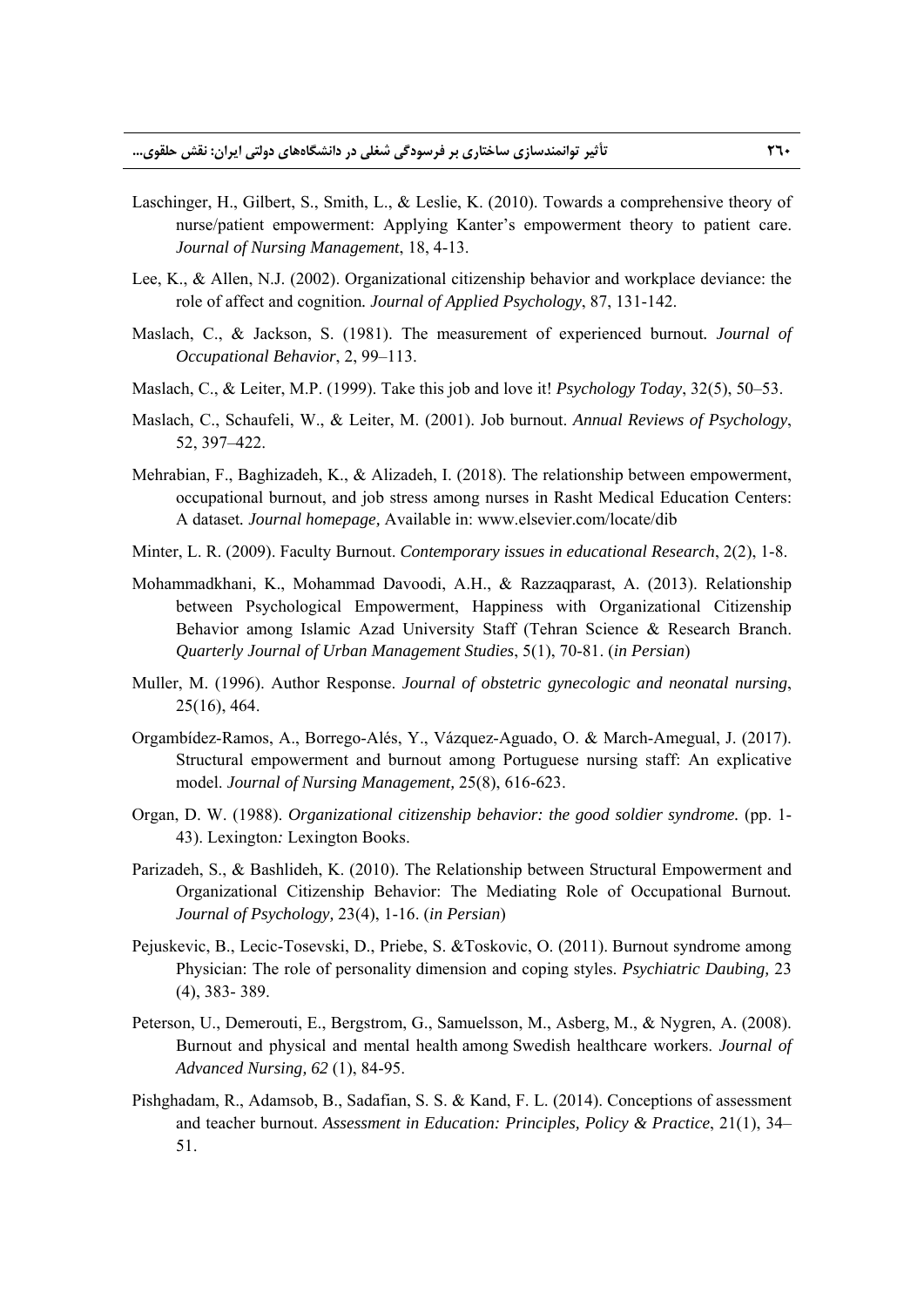- Podsakoff, P. M., MacKenzie, S. B., Paine, J. B. & Bachrach, D. G. (2000). Organizational Citizenship Behaviors: A Critical Review of the Theoretical and Empirical Literature and Suggestions for Future Research. *Journal of Management*, 26(3), 513–563.
- Rahimi Dadkan, N., Nastasizaei, N. (2016). The relationship between job compatibility and psychological empowerment and burnout of faculty members*. Research in Medical Education,* 8 (4), 19-28. (*in Persian*)
- Regan, L. C., Rodriguez, L. (2011). Nurse Empowerment from a Middle-Management Perspective: Nurse Managers' and Assistant Nurse Managers' Workplace Empowerment Views. *The Permanent Journal*, 15(1), 101-107.
- Roshandel Arbatani, T., Farhangi, A.A., Rabiee, A. & Radfard, S. (2017). Identifying the Factors of Affecting the Empowerment of Human Resources in Governmental Media Organizations. *Public Management Quarterly*, 9(3), 517-538. (*in Persian*)
- Sadeghi Boroujerdi, S. & Aliabadi, S. (2011). Investigating the situation of disengagement of faculty members of public universities in the western region of the country. *First International Conference on Management, Foresight, Entrepreneurship and Industry in Higher Education. Government - Ministry of Science, Research, and Technology* - University of Kurdistan. (*in Persian*)
- Sadeghian Gharaghieh, S., Shokri, S., Shakeri, Z. & Pourmojrab, G. (2016). Investigating the Impact of HRMP on Job Satisfaction (A Case in University of Tehran). *Public Management Quarterly*, 8(1), 167-180. (*in Persian*)
- Salimi, J., Abdi, A. (2017). On the relationship between psychological empowerment and job satisfaction of teachers: Investigating the mediator role of organizational citizenship behavior. *Journal: School Psychology Article*, 6(4), 70-98. (*in Persian*)
- Sarason, Y. & Banbury, C. (2004). Active Learning Facilitated by Using a Game-Show Format or Who Doesn't Want to be a Millionaire? *Journal of Management Education*, 28(4), 509-518.
- Schaufeli, W. B. & Enzmann, D. (1998). *The burnout companion for research and practice. A critical analysis of theory, assessment, research, and interventions*. Taylor & Francis.
- Sesen, H., Cetin, F., & Basim, N. (2011). The Effect of Burnout on Organizational Citizenship Behaviour: The Mediating Role of Job Satisfaction. *International Journal of Contemporary Economics and Administrative Sciences*, *1*(1), 40-64.
- Smith, C. A., Organ, D., & Near, J. (1983). Organizational citizenship behavior: Its nature and antecedents*. Journal of Applied Psychology*, 68, 653-663.
- Soleimani, K., Sharifi, V., Tehranidoust, M. (2006). Occupational Burnout in Psychiatric Staff at Roozbeh Hospital. *Advances in Cognitive Sciences*, 7 (4), 36-42. (*in Persian*)
- Soltaninejad, N., Rashid, A.A., Khanifar, H. (2017). The effect of psychological empowerment and organizational support on improving the job performance of employees of the General Department of Cooperatives, Labor and Social Welfare of Kerman Province. *Journal of Cooperation and Agriculture*, 7(26), 157-184. (*in Persian*)